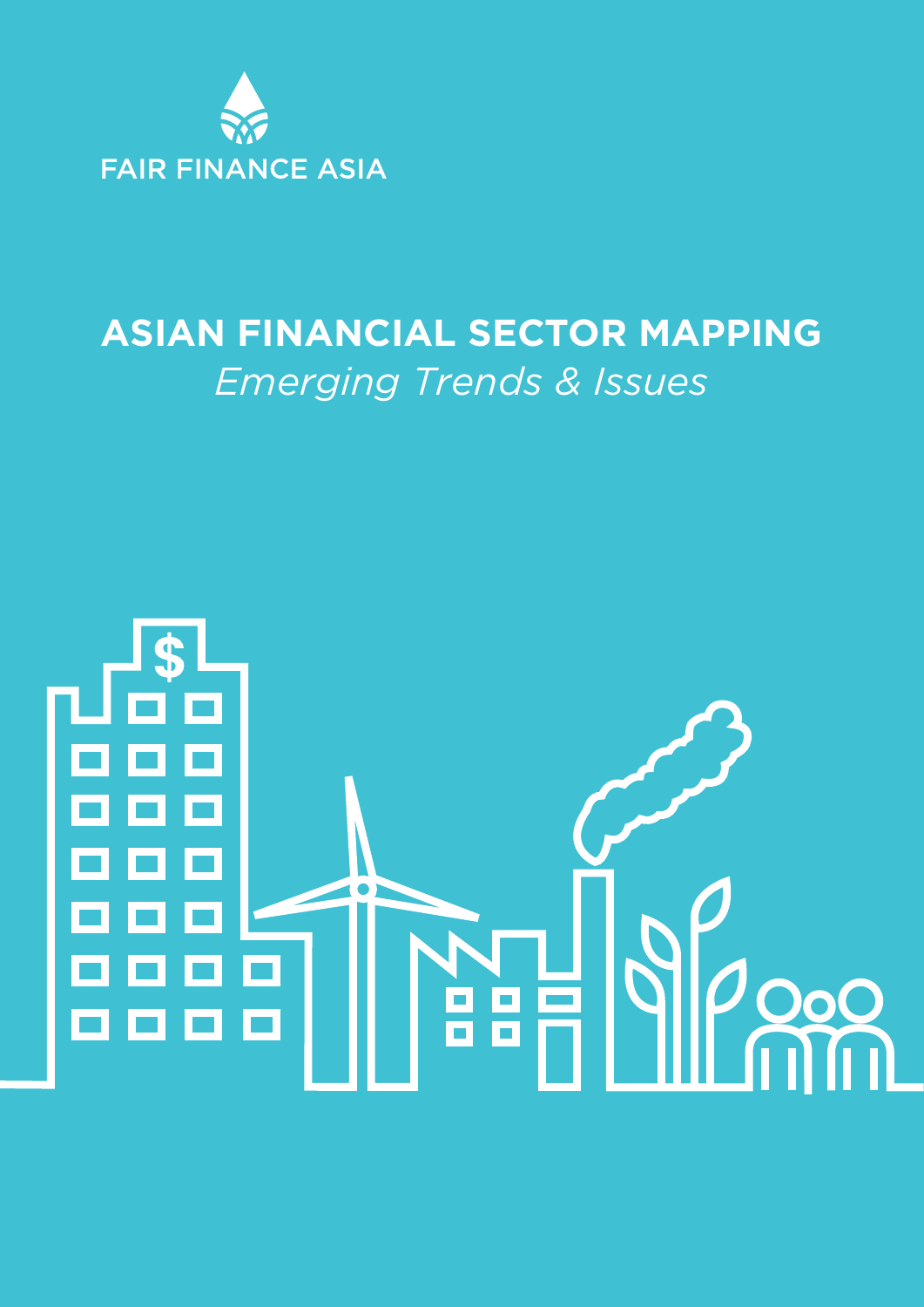### DISCLAIMER

Fair Finance Asia, in partnership with CSR Asia, developed the paper 'Asian Financial Sector Mapping: Emerging trends and issues'. The paper endeavours to build an understanding on the Asian financial sector and the potentiality of sustainable finance in Asia. It is based on reports and research as outlined previously. Additional opinions expressed in this publication are based on the documents specified.

© Fair Finance Asia September 2019

This publication is copyright but the text may be used free of charge for the purposes of advocacy, campaigning, education, and research, provided that the source is acknowledged in full. For copying in any other circumstances, or for re-use in other publications, or for translation or adaptation, permission must be secured.

Study commissioned by Fair Finance Asia and conducted by CSR Asia

For more information, or to comment on this, email Bernadette Victorio: Bernadette.Victorio@oxfam.org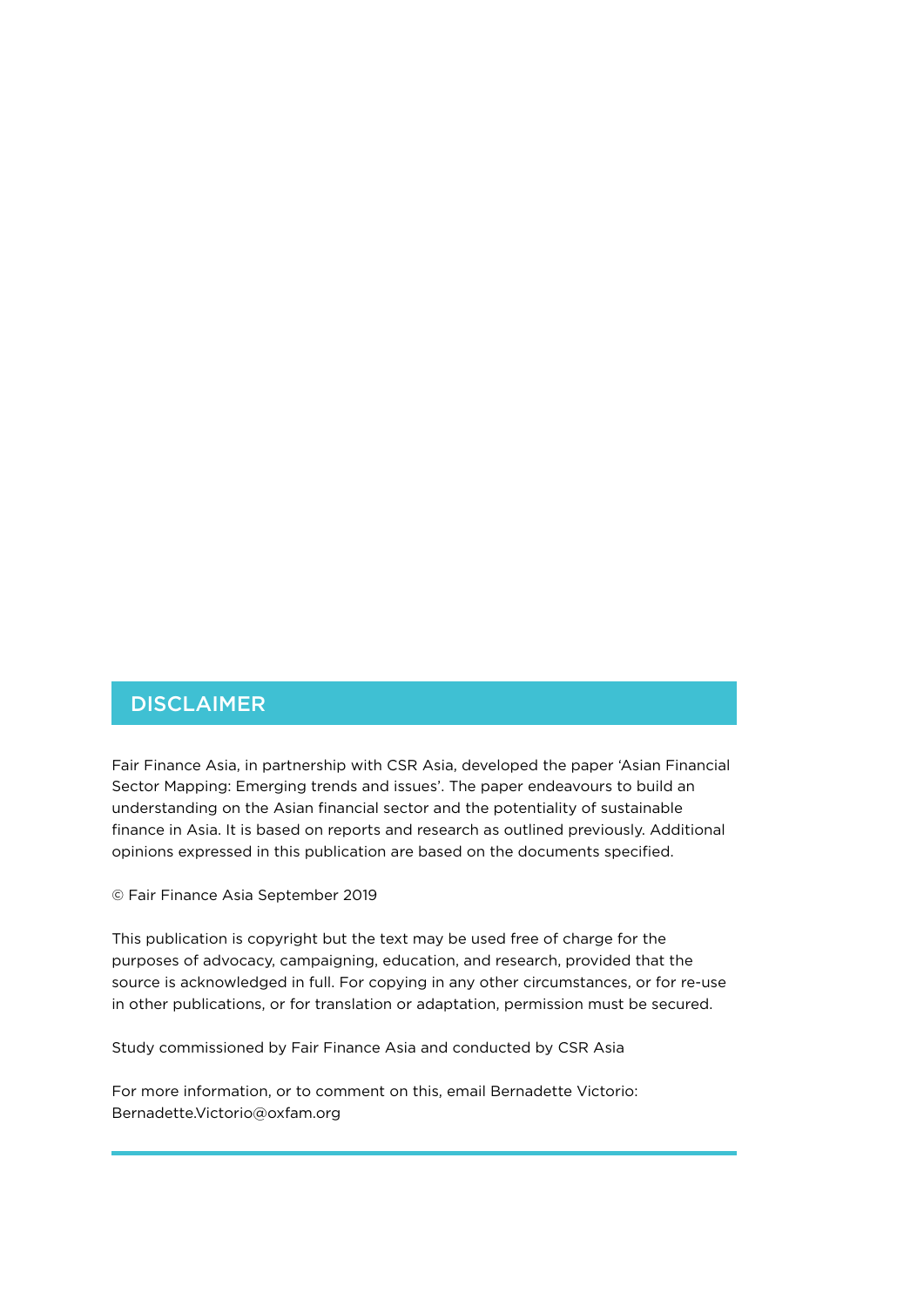# GLOSSARY CO

| ADB            | Asian Development Bank                                                    |
|----------------|---------------------------------------------------------------------------|
| <b>ADBI</b>    | Asia Development Bank Institute                                           |
| AIIB           | Asian Infrastructure Investment Bank                                      |
| <b>ASEAN</b>   | <b>Association of Southeast Asia Nations</b>                              |
| <b>AVPN</b>    | Asian Venture Philanthropy Network                                        |
| <b>BDO</b>     | Banco de Oro                                                              |
| <b>BIS</b>     | Bank for International Settlements                                        |
| BSP            | Bangkok Sentral ng Pilipinas                                              |
| CSO            | Civil society organisation                                                |
| ESG            | Environmental, social, governance                                         |
| <b>FFA</b>     | Fair Finance Asia                                                         |
| FI.            | Financial institution                                                     |
| GDP            | <b>Gross Domestic Product</b>                                             |
| <b>GIIN</b>    | <b>Global Impact Investing Network</b>                                    |
| <b>GPIF</b>    | Japanese Government Pension Investment Fund                               |
| <b>HSBC</b>    | The Hongkong and Shanghai Banking Corporation                             |
| IFC            | International Finance Corporation                                         |
| IMF            | <b>International Monetary Fund</b>                                        |
| <b>IRIS</b>    | Impact Reporting and Investment Standards                                 |
| <b>LGBT</b>    | Lesbian, gay, bisexual, and transgender                                   |
| <b>MSI</b>     | Multi-stakeholder initiative                                              |
| <b>NBC</b>     | National Bank of Cambodia                                                 |
| OCBC           | Oversea-Chinese Banking Corporation                                       |
| <b>OJK</b>     | Financial Services Authority/OtoritasJasaKeuangan                         |
| <b>PMU</b>     | Project management unit                                                   |
| SBN            | Sustainable Banking Network                                               |
| <b>SBV</b>     | State Bank of Vietnam                                                     |
| <b>SDGs</b>    | Sustainable Development Goals                                             |
| <b>SMEs</b>    | Small and medium enterprises                                              |
| <b>TCFD</b>    | Task Force on Climate-related Financial Disclosures                       |
| <b>TLFF</b>    | The Tropical Landscapes Finance Facility                                  |
| UN             | <b>United Nations</b>                                                     |
| <b>UNESCAP</b> | United Nations Economic and Social Commission for Asia and<br>the Pacific |
| <b>UNPRI</b>   | United Nations Principles for Responsible Investment                      |
| <b>UOB</b>     | United Overseas Bank                                                      |
|                |                                                                           |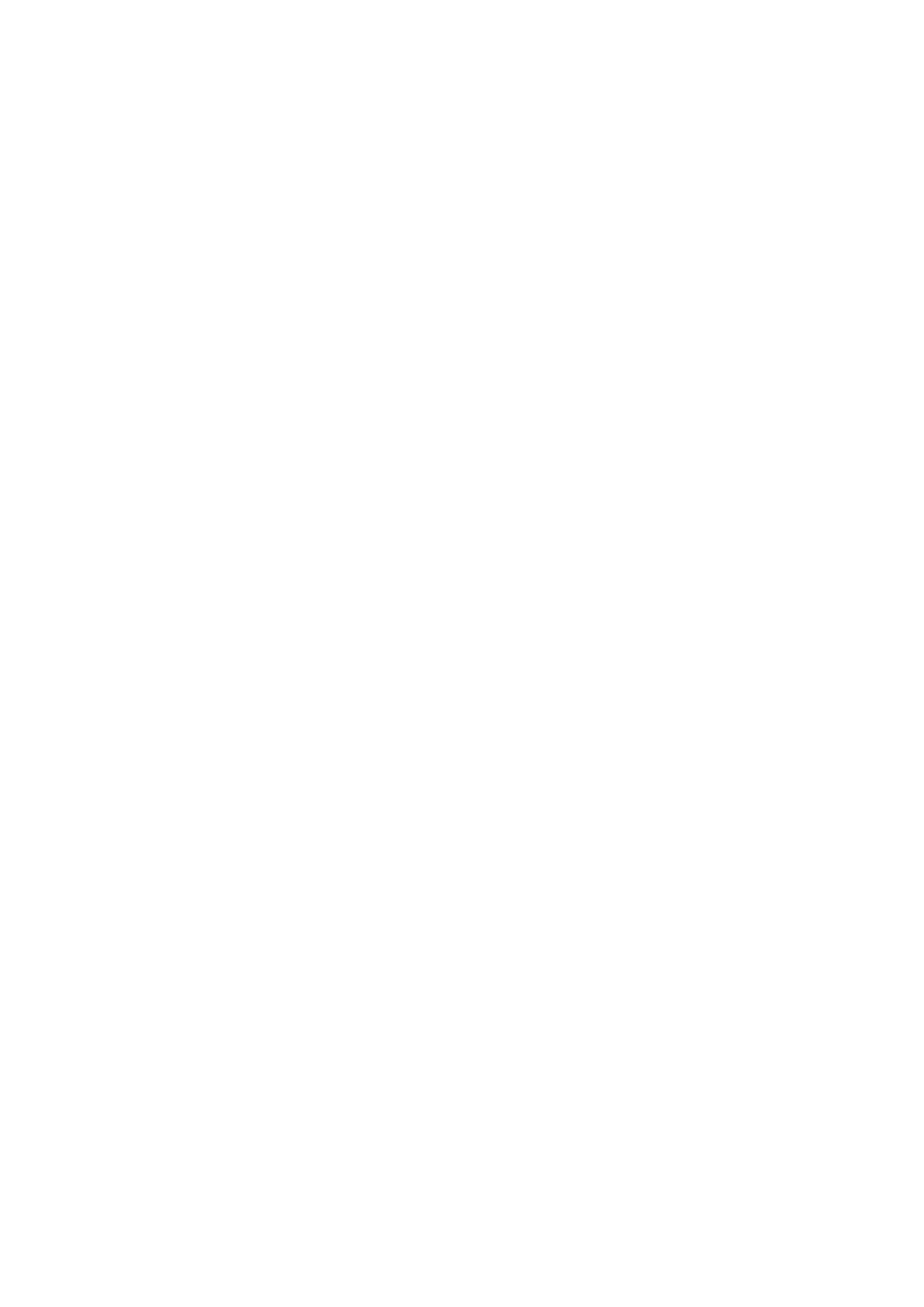## **CONTENTS**

| Glossary                                                          | 3  |
|-------------------------------------------------------------------|----|
| Objectives of this study                                          | 6  |
| Scope of this study                                               | 6  |
| Methodology                                                       | 6  |
| Desk research and literature review                               | 6  |
| Information from FFA national partners                            | 6  |
| Limitations                                                       | 6  |
| <b>Landscape of the Asian Financial Sector</b>                    | 7  |
| Challenges of the Asian financial Industry to operate sustainably | 8  |
| Lack of common approach to sustainable finance                    | 8  |
| Limited understanding of ESG                                      | 9  |
| ESG risks along supply chains for investors                       | 10 |
| Financial exclusion                                               | 11 |
| <b>Emerging Trends, Challenges and Opportunities</b>              | 13 |
| Digitalisation                                                    | 14 |
| Rise of sustainable finance                                       | 15 |
| ESG disclosure                                                    | 15 |
| Green Bonds                                                       | 16 |
| <b>ESG Investing</b>                                              | 16 |
| Impact investing                                                  | 17 |
| Gender lens investing                                             | 18 |
| Infrastructure and development finance                            | 19 |
| Key financial actors and stakeholders                             | 21 |
| <b>Country profiles of FFA implementing countries</b>             | 25 |
| Cambodia                                                          | 27 |
| India                                                             | 27 |
| Indonesia                                                         | 28 |
| Japan                                                             | 29 |
| Philippines                                                       | 30 |
| Thailand                                                          | 30 |
| Vietnam                                                           | 31 |
| <b>Recommendations and way forward</b>                            | 33 |
| <b>Endnotes</b>                                                   | 34 |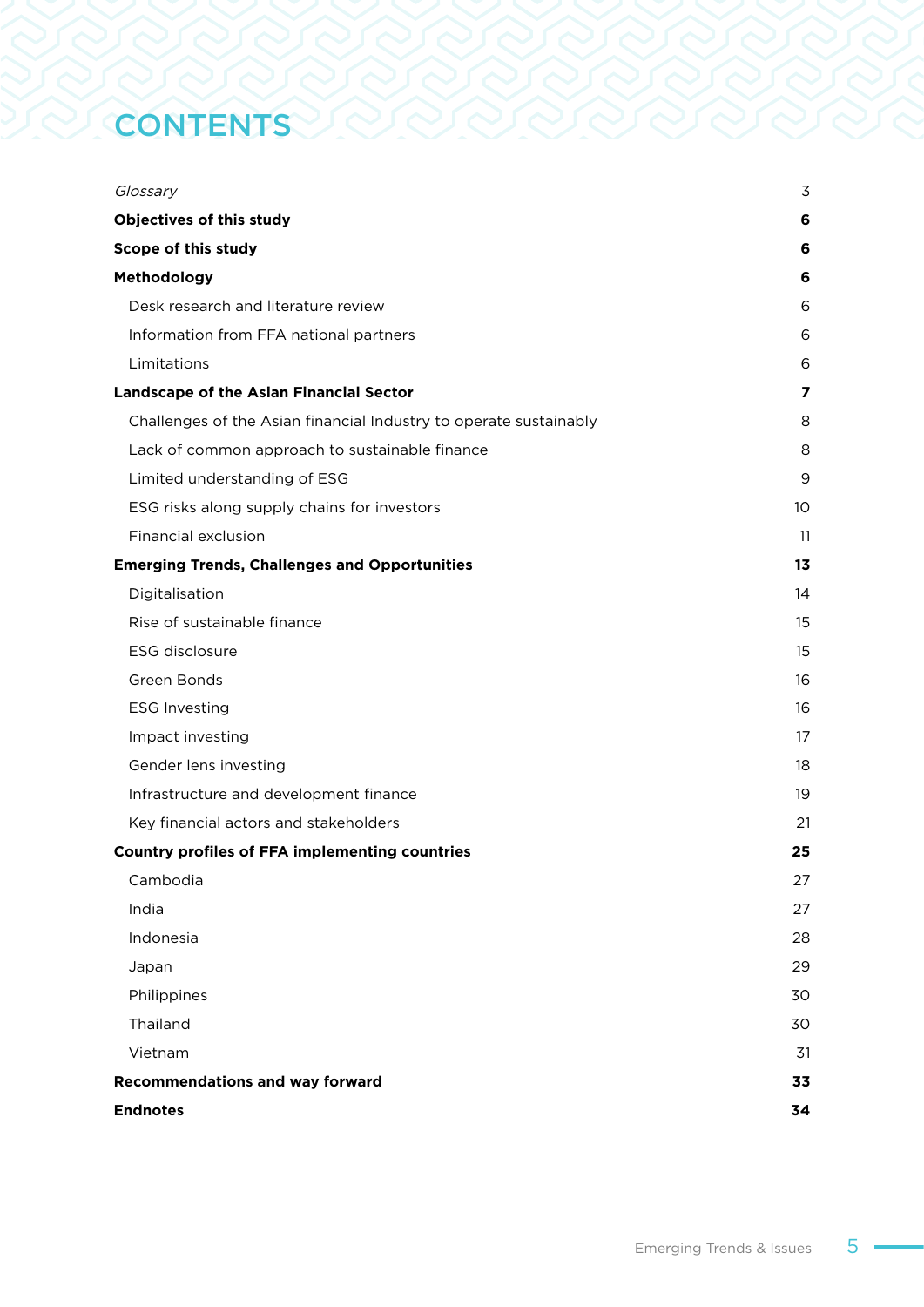## Objectives of this study

The findings from the regional mapping exercise provide an overview of the financial sector landscape in the region The objectives are to:

- l Strengthen understanding of the financial sector landscape in Asia;, and the flow of cross border investments in Asia;
- **IDENTIFY And IDENTIFY CONTEX IS NOTE I**nformational financial sector stateholders and locations for engagement; and
- **•** Develop recommendations to build the narrative on sustainable finance in Asia

## Scope of this study

This study covers the whole of Asia with emphasis on the seven focus countries within the FFA Programme which includes Cambodia, India, Indonesia, Japan, Philippines, Thailand and Vietnam.

## Methodology

The information in this report has been collected through desk research, review of relevant literature and available case studies from national partners.

#### Desk research and literature review

The following is a list of key studies referenced through the desktop research:

- "Driving ESG Investing In Asia The Imperative for Growth" by Oliver Wyman and AVPN<sup>1</sup>
- **•** "Closing the Financing Gap in Asia Infrastructure No. 54 of the Asian Development Bank (ADB) South Asia Working Paper Series" by ADB2
- **•** "Infrastructure Financing Strategies for Sustainable Development in South-East Asia Sub-Regional Study / Paper" – United Nations Economic and Social Commission for Asia and the Pacific (UNESCAP)<sup>3</sup>
- **•** "Meeting Asia's Infrastructure Needs" by Asian Development Bank<sup>4</sup>
- **•** "Banking in Asia-Pacific: Size matters and digital drives competition" by Ernest and Young<sup>5</sup>
- **.** "Sustainable Banking in ASEAN: addressing ASEAN's forests, landscapes, climate, water, societies" - The World Wildlife Fund<sup>6</sup>

#### Information from FFA national partners

Information and findings from the FFA's service providers and national partners' baseline assessment, case studies, and research also supplemented this report, including:

- l "FFA financial flow analysis Presenting the money transferred from 'host' to 'impact' countries in the working area of the Fair Finance Asia project" by Profundo in April 20177
- **•** "Executive Summary of Fair Finance Guide Japan's Case Study Report: Out of Sight: Japanese Supply Chains of Philippine Bananas" published by Fair Finance Guide Japan<sup>8</sup>
- l "Assessment of responsible investment and finance policies of Thai Financial Institutions draft" by Fair Finance Thailand<sup>9</sup>

#### Limitations

Findings of this paper focus on the overall trends of the financial landscape within Asia with emphasis to the trends and activities of the private sector. Whilst we are aware and understand the importance of policies and regulations, we have not included this information in the paper. Instead, policies and regulations will be assessed by country partners, specific to their own countries, in their FFA baseline assessments.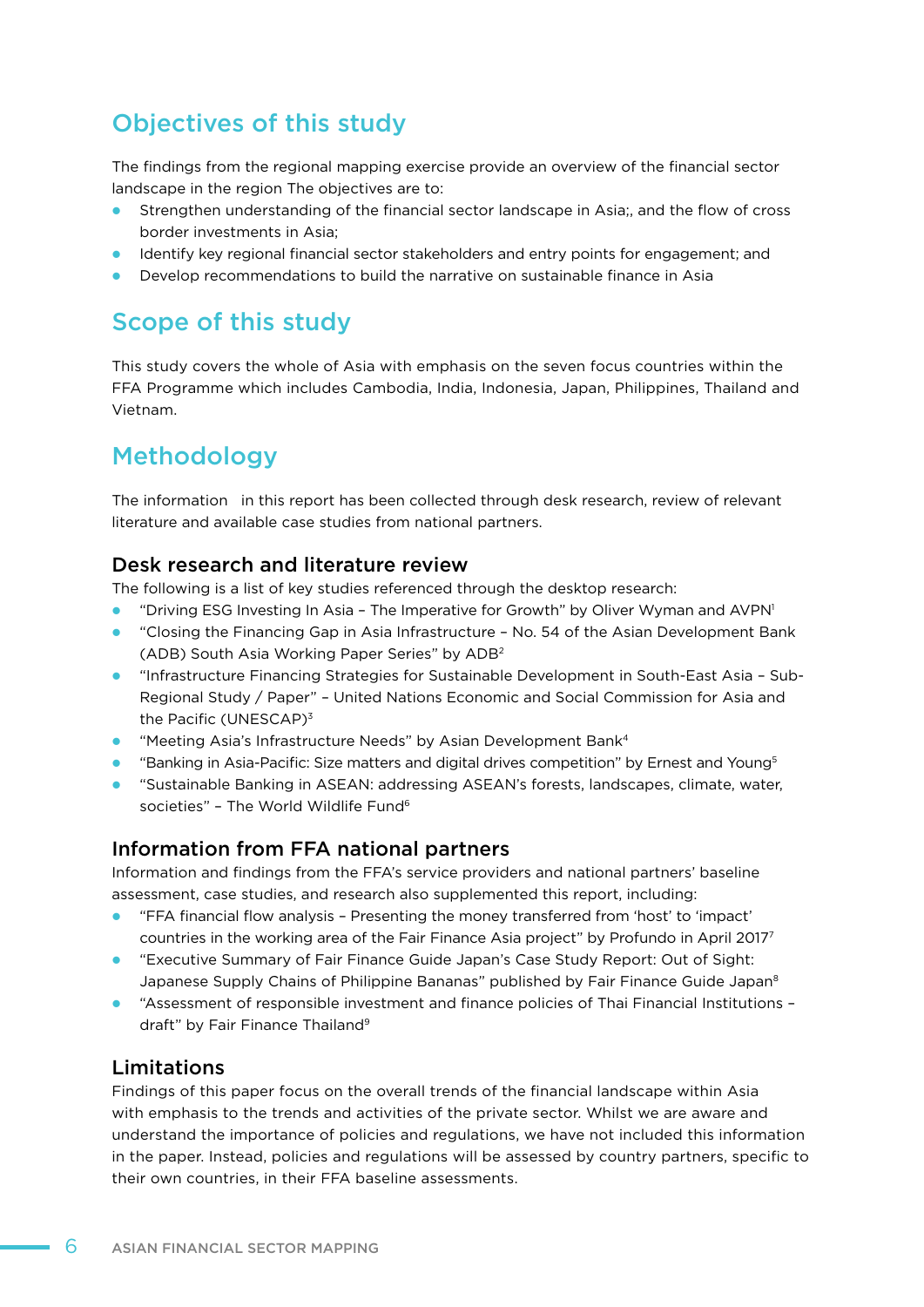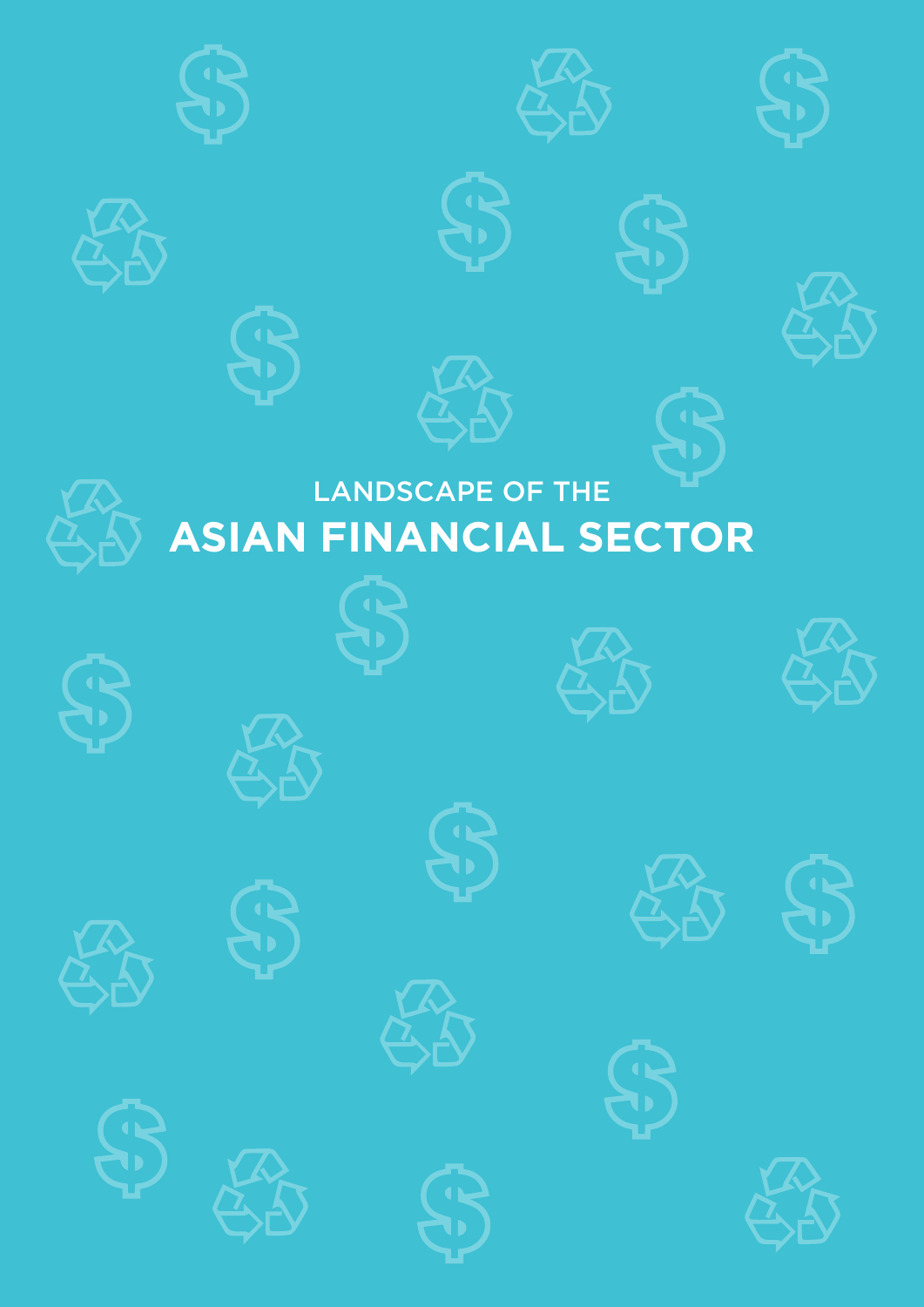Asia is home to a diverse range of financial systems that vary in maturity and sophistication, including developed and emerging markets, as well as low-income economies<sup>10</sup>. Hong Kong and Singapore dominate the landscape as regional financial hubs and have been considered as developed markets for many years<sup>11</sup>. Growing giants in the region include China and India, with a relatively small equity and bonds market and institutional investors relative to their gross domestic product (GDP). Emerging countries include Indonesia, Malaysia, Philippines and Thailand where economies are notably progressing.

During the global financial crisis that took place between 2007 and 2009 many large foreign banks exited Asia, prompting regionally and nationally operated banks to take on newlyopened niches. The crisis increased cross-region activities for regionally and nationally operating banks. As this continues, these regionally and nationally operated banks have started out performing global banks as international players downsized and withdrew from the region. Particularly, Chinese, Japanese and banks from the Association of Southeast Asia Nations (ASEAN) are growing their presence in this region.12

Asia, at its current state, is at the forefront of the global economy. Despite having a smaller per capita income than European countries and the U.S., Asia is still accountable for most of the world's economic growth. The short-term prospects for growth in Asia are expected to remain positive, continuing its momentum.13

## Challenges of the Asian financial Industry to operate sustainably

The Asian financial industry currently faces challenges that hinder its ability to operate in a sustainable and inclusive manner. The lack of a consistent and comprehensive approach to integrate environmental and social considerations into investments along with limited knowledge of ESG and how it correlates with financial returns, mean that more work needs to be done to standardise frameworks and develop effective regulations. In addition to this, the high "unbanked" population in Asia prevents a significant proportion of the region's population from accessing basic financial services.

. . . . . . . . . . . . . <del>. . .</del>

#### Lack of common approach to sustainable finance



Financial institutions, international initiatives and regulatory bodies of different countries have developed their own approach to sustainable finance, making it difficult to compare and assess progress. A paper by the International Finance Corporation (IFC) in partnership with GIZ and German Cooperation concluded that whilst it is possible to roughly estimate sustainable financial flows, more work is needed to make sustainable finance more accountable and visible.14 The lack of consistency in terminologies used and standards for application not only make it difficult to track financial flows, it also makes it difficult to understand the efficacy of green financial products.15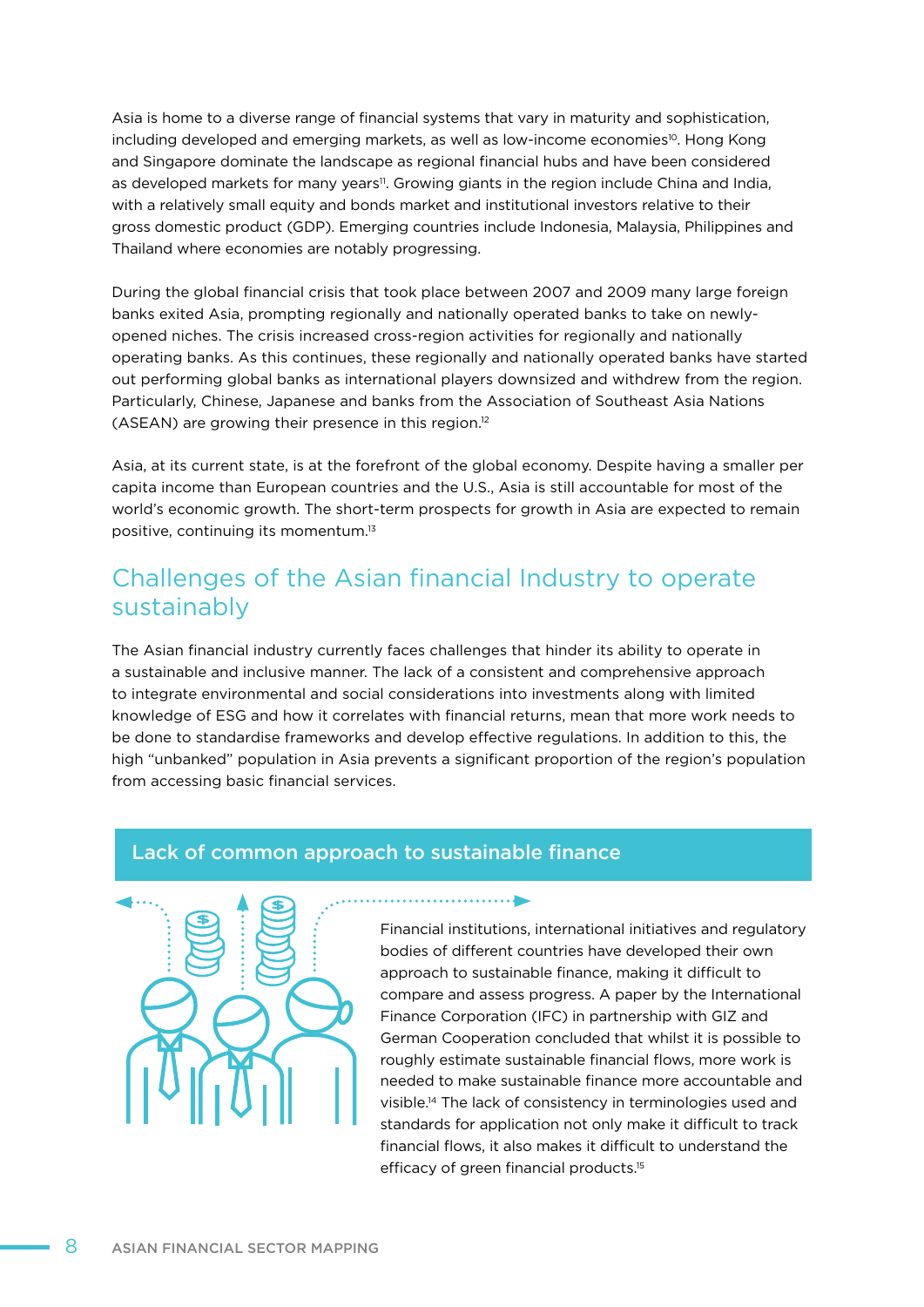#### Limited understanding of ESG

Asia's financial landscape has evolved rapidly over the last five years in terms of sustainable finance and ESG-integration and the region's appetiteis expected to progress. All seven FFA participating countries have publicly announced some form of commitment and/or initiative for supporting ESG-integration into its financial system. India, Indonesia and Thailand have issued green bonds in 2018 (refer to FFA Country Profiles for details). Cambodia, Philippines and Vietnam have committed their support towards creating a more sustainable financial market either through a national level action plan and/ or building the ESG capacity of the key players within its financial industry.



The Japanese Government Pension Investment Fund (GPIF), the world's largest pension fund, signed the United Nations (UN) Principles for Responsible Investment in 2015.16

**Japan: Government Pension Fund signs** up to UN Principles of Responsible **Investment** 



become a signatory to the UN Principles for Responsible Investment. The Fund manages approximately USD 1.2 trillion.

© Business and Human Rights Resource Centre

In terms of the maturity of ESG integration $17$ , the spectrum is wide in the region and amongst the national partners of the Programme. Japan currently operates the most advanced ESGintegrate market in Asia. Together with China, these two countries dominate the market in terms of total assets managed. The fastest growing market for sustainable investments in the region between 2014 and 2016 was in Japan.<sup>18</sup> Since then, Singapore, Hong Kong, South Korea and Kuala Lumpur have emerged as key Asian financial centres in which sustainable assets are managed.19

In general, there is still a lack of awareness that environmental and social risks can pose a threat to the financial sustainability of projects or firms as well as entire industries. There is a shortage of professionals in the financial industry that have been trained in assessing environmental and social risks.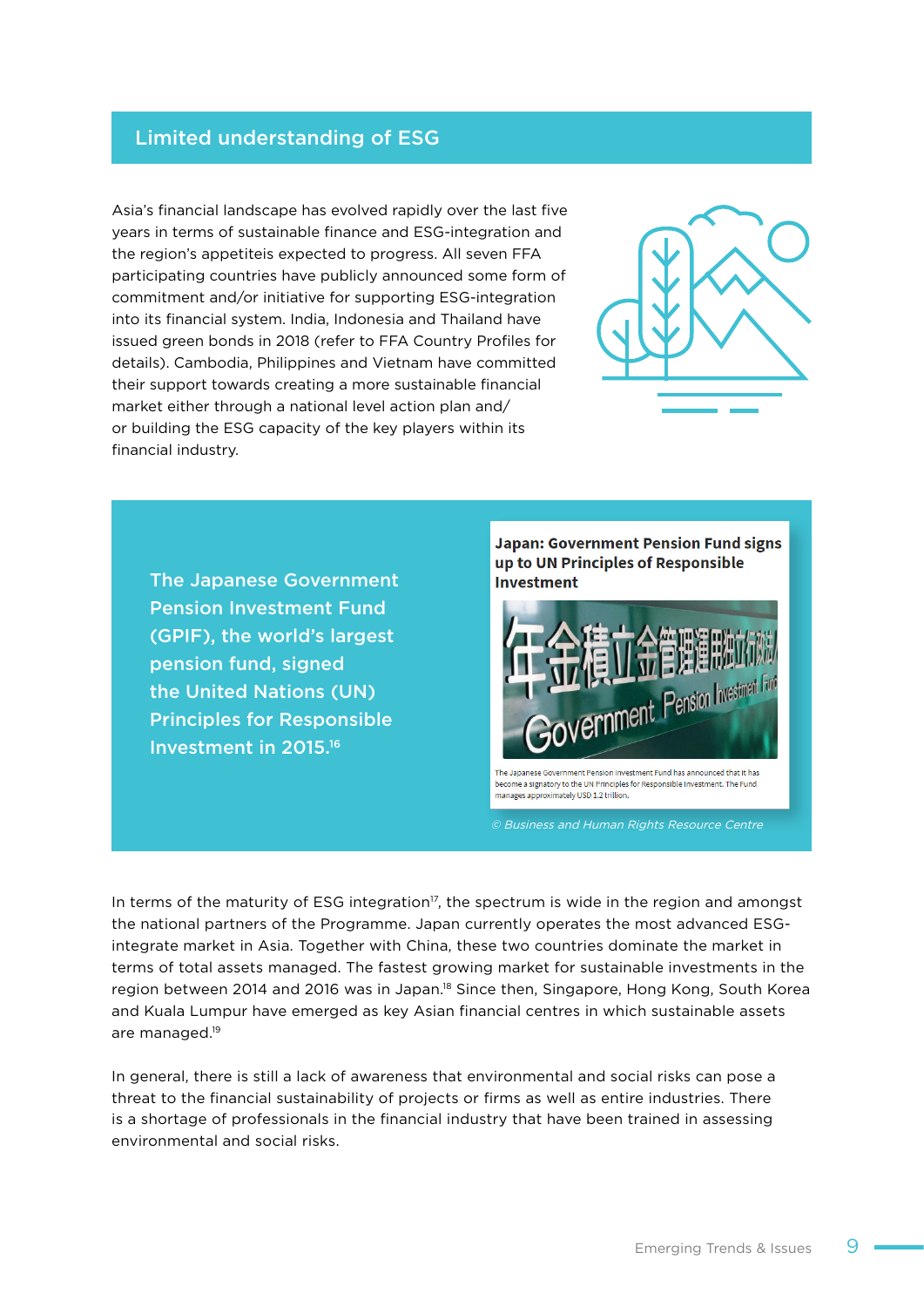#### ESG risks along supply chains for investors



With the exception of private equity, there is limited information available on how FIs are involved in the ESG performance of companies they invest in. As supply chains fall outside of a company's core operations, it may be difficult to understand the hidden and uncontrollable risks related to ESG. Common supply chain issues include human rights abuse, natural resource depletion and corruption. When left unmanaged and violations of these issues are exposed, company's reputation and financial performance, as well as investors' own reputation and investment performance can be at stake.

In Asia's context, supply chain risks are most common in the agriculture and manufacturing sectors. Specific to the agricultural industry, degradation of natural resources and deforestation are the most common environmental risks, while gender inequality and labour standards are the main human rights concerns. As for manufacturing, environmental risks include accidental release of pollutants into the natural environment, while human rights issues remain similar to the agricultural industry.

An area particularly worth highlighting is human rights violation deep down into supply chains which are often found in agriculture, fishing, mining and other primary industries where single companies have limited control over their suppliers. Abuses in child labour, forced labour, bonded labour and a range of abuses inflicted on vulnerable and marginalised groups that can collectively be considered as modern-day slavery.

The role of banks with respect to human rights has not been clearly defined, however, FIs have made progress in the last decade in defining what steps they should take in respecting human rights through their experience of due diligence. This topic is now seen as a dimension of risk when addressing ESG. With the absence of national level human rights laws in most countries in Asia, the incentive for financial institutions to address human rights centers around protecting itself from reputational risks which could result in the loss of customers.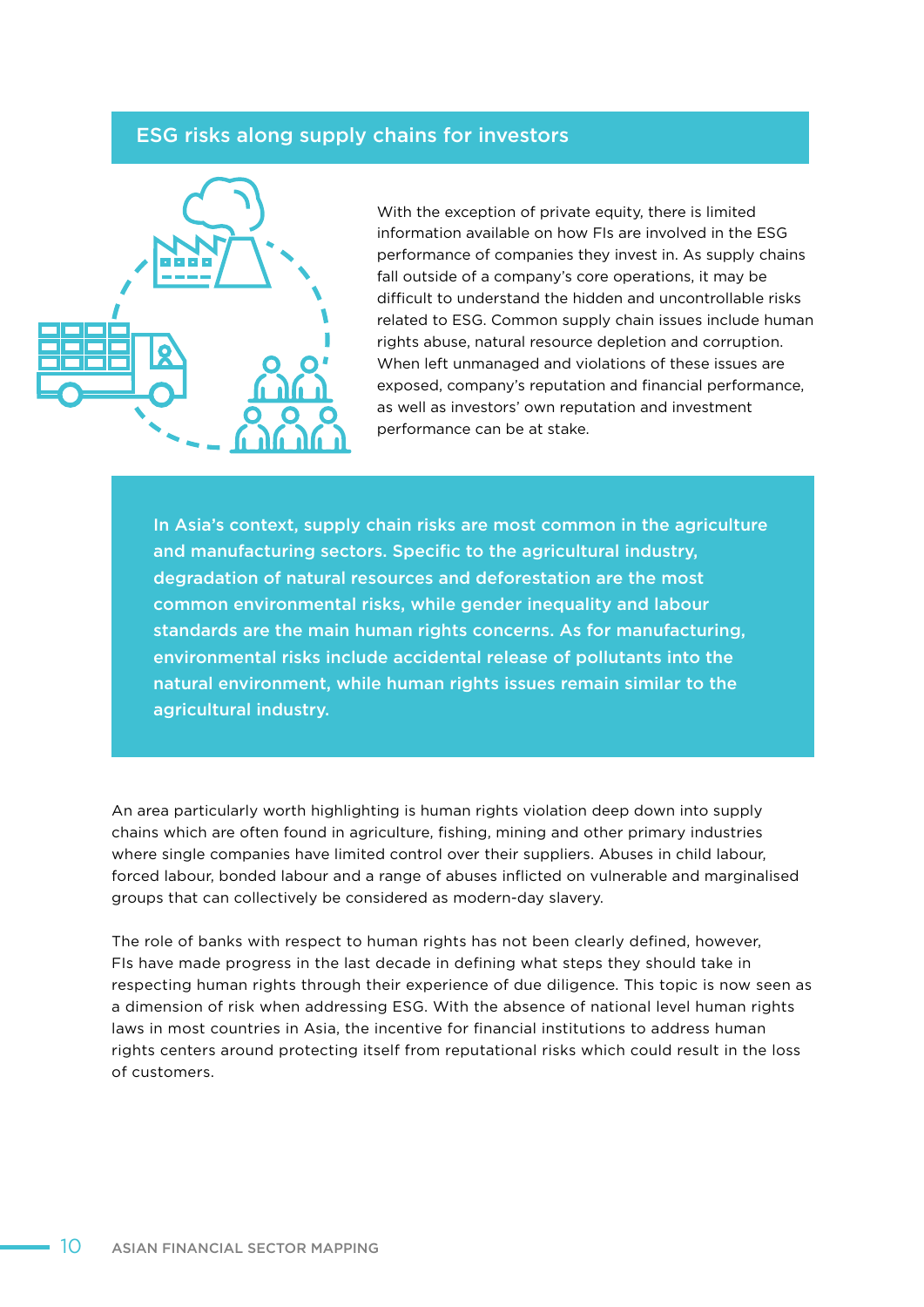In 2018, Fair Finance Guide Japan completed a case study on the country's supply chain of bananas, "Out of Sight: Japanese Supply Chains of Philippine Bananas"20 to investigate the sustainability of the banana supply chain. Results reveal that most bananas were sold at supermarkets and despite these supermarkets' having a sustainable supply chain policy, evidence still suggests Filipino banana farmers are not treated fairly. Whilst importance of ESG has been established in the Japanese market, the results from the case study reveal there's a need for further investigate the sustainability of companies' supply chains that Japanese banks are investing in.



#### Financial exclusion

More than 1 billion people in Asia still lack formal access to basic financial services.21 Fostering financial inclusion in Asia is a complex challenge due to the diversity of the region. Nonetheless, achieving financial inclusion is important to the sustainable development of Asia as it would contribute greatly to economic growth by reducing poverty and inequality. Much work is needed in Asia to achieve financial inclusion, nearly half of the adult population in low- and middle-income Asia-Pacific economies does not have a bank account, and less than 10 percent has borrowed from formal financial institutions.22 Income disparity is directly correlated with financial exclusion with the poorer population being financially excluded compared to those that are rich. In Indonesia, only about 10 percent of adults from the poorest quintile have a formal bank

account, compared with 60 percent from the richest quintile.<sup>23</sup> The situation in India is similar in that only about 46 percent of male adults from the poorest quintile have a formal account, compared with 79 percent from the richest quintile.<sup>24</sup> Other factors such as banking structure, geography and national policy are also determinants of financial inclusion.25

One major challenge for achieving financial inclusion is that banks are hesitant to serve vulnerable groups due to their lack of credit history, geographic challenges and lack of valid identification. Hence, in countries where rising population and income inequality are still concerns particularlyin China, India, and Indonesia, better access to financial services can be challenging.<sup>26</sup>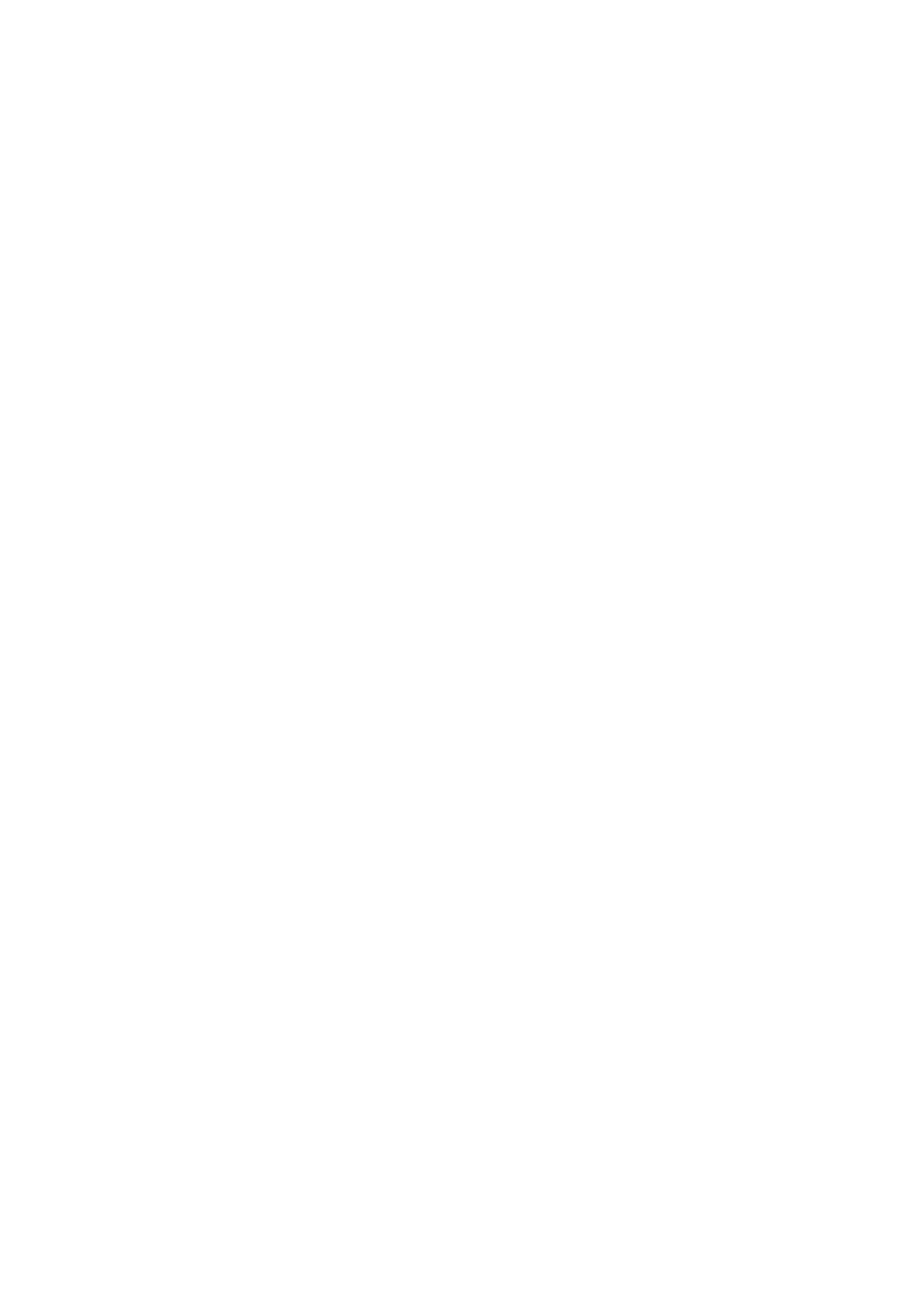









# **EMERGING TRENDS, CHALLENGES AND OPPORTUNITIES**







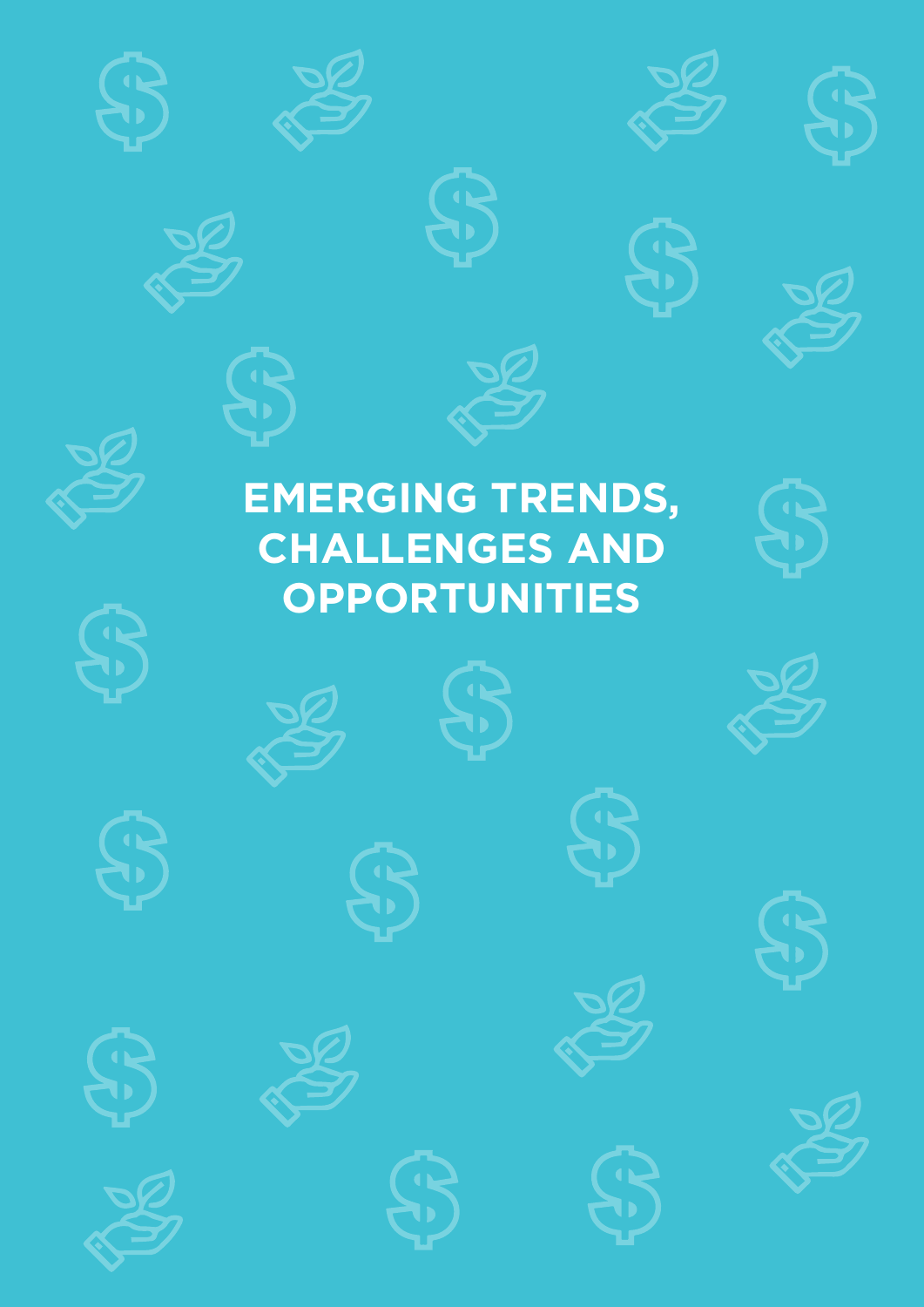Despite the challenges the region faces, technological advancements and changing expectations of the public towards sustainable development pose opportunities for the financial industry and businesses to operate more sustainably.

#### **Digitalisation**

Digitalisation of the financial sector could lead to financial inclusion, higher transparency and efficiency; it can potentially serve as a driver of productivity growth and welfare in the long run. Digitalisation can improve data transparency within the financial sector and along supply chains.

Asia is at the forefront of digitalisation, it has the highest dispersion of economies in terms of adopting digital technologies, particularly fintech.27 The widespread use of mobile phones has allowed fintech to flourish, providing basic financial services to small and medium

enterprises and individuals in poor Asian economies such as micro-loans and cross-border payments at a much lower administrative cost than traditional financial institutions.28 Financial inclusion can create sizable economic growth, especially for emerging markets, which creates a unique opportunity for the financial sector, particularly fintech companies to make a positive difference while generating revenue. Globally, potential bank revenue could reach as high as US\$200 billion through increased servicing of financially excluded consumers and micro, small and medium enterprises in 60 emerging countries.<sup>29</sup> China, Thailand and Vietnam are considered to be within the top ten countries to have the greatest potential revenue at US\$63.4 billion, US\$8.5 billion and US\$5 billion respectively.<sup>30</sup> There is a strong business case for FIs to develop and invest in their operating systems to encourage mobile transactions, electronic payments and currency digitalisation to foster financial inclusion.

Cryptocurrencies that uses blockchain technology $31$  to facilitate monetary transactions in a decentralised system has become particularly popular in China. Before regulations were enforced, more than 90 percent of Bitcoin<sup>32</sup> trading volumes were against the renminbi.<sup>33</sup> Whilst some believe that when used correctly, blockchain technology can help ethical investors by showing the flow of capital and therefore the actual use of capital, for products such as green bonds.34 Conversely, some argue it poses risks related to money laundering, tax evasion and circumvention of capital control.35

In recent years, blockchain technology has also been used to improve supply chain traceability which could reduce ESG-related risks by offering transparency to the environmental and social conditions along supply chains. Blockchain offers instantaneous and reliable recording of information throughout the supply chain.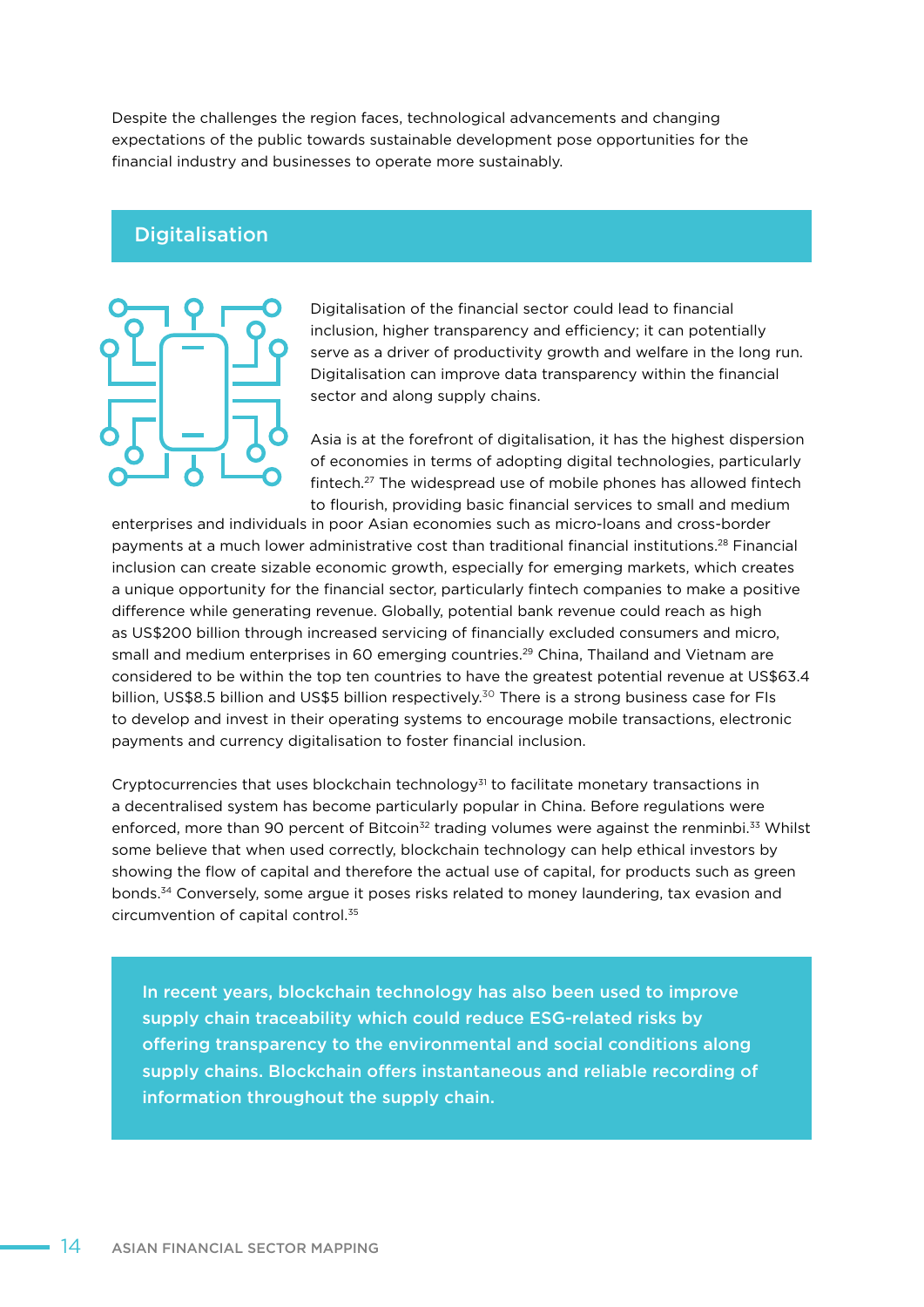Users of the blockchain can access and share information with simple technology such as a mobile phone.<sup>36</sup> It is already being used in the diamond industry to track the journey of diamonds starting from the mining site so that jewelers and consumers can identify any conflict diamonds, also known as "blood diamonds."37,38

The strong financial growth in Asia and need for stringent regulation control has brought Regtech companies into the landscape. Regtech (regulatory technology) is defined as the use of technologies to address regulatory challenges in financial services. It streamlines compliance, risk management, reporting and data management.39 Regtech is still relevantly new to the industry but similar to other forms of digitalization, Regtech will improve efficiency of the financial sector.

#### Rise of sustainable finance

Over the last decade, the public's concerns on the sustainable development of our future have started to influence investors' behavior. The launch of UN Sustainable Development Goals (SDGs) in 2015 has contributed significantly to raising the public's awareness and concerns on the impacts of climate change and the need for sustainable development. There is a growing demand from individual investors for sustainable investment products and as a result, financial institutions have started working towards meeting such demands by offering ESG-integrated financial products. Within the last decade, we have seen massive growth in issuance of green bonds and other investment approaches that integrate ESG considerations. At the same time, stock exchanges are beginning to mandate listed companies to report of their ESG performance.



#### ESG disclosure

China, India, Hong Kong, Malaysia, Singapore and Taiwan stock exchangeshave made ESG reporting a listing requirement for companies. By combining financial reporting with ESG reporting, investors will have a comprehensive view of companies' financial prospects with consideration on how ESG risks are managed. Although reporting guidelines are not relatively laxed at the moment, in that companies have the option to "comply or explain,<sup>40"</sup> for some indicators and listing requirements do not monitor performance of these indicators overtime, it is a critical first step for companies to start tracking their environmental and social footprint.

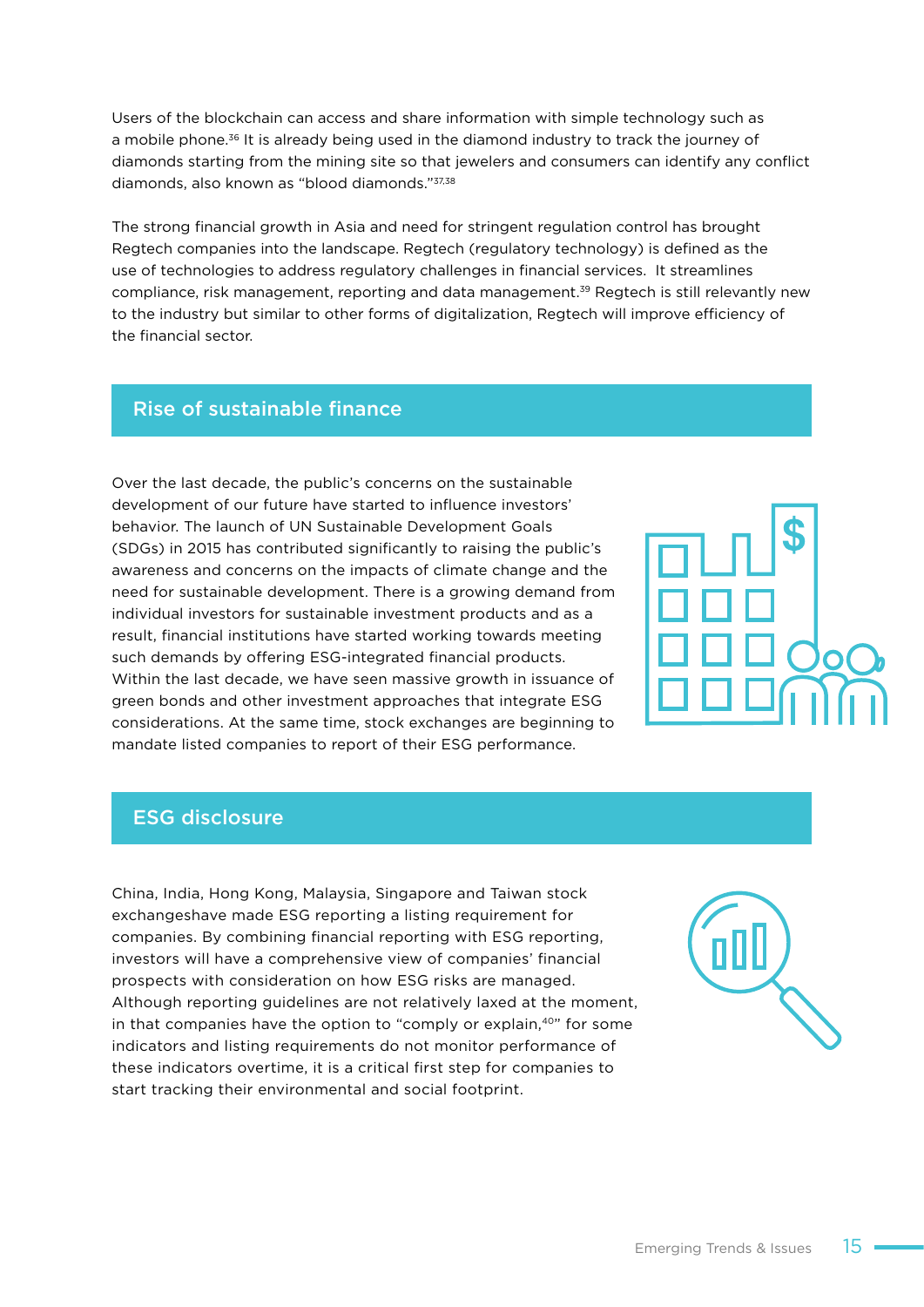#### Green Bonds



Green bonds are designated bonds specifically used to finance projects aimed at energy efficiency, pollution prevention, sustainable agriculture, fisheries and forestry, protection of ecosystems, clean and environmentally friendly technologies. It is one of the pioneer green financial products available. Green bonds offer tax incentives, such as tax exemption and tax credit, making them more attractive than a traditional bond. Green bonds offer monetary incentive for buyers to invest their money in something that provide environmental benefits.

China is currently the largest player of the green bond market in Asia with more than 75 per cent of the region's share of green bonds. China's green bond issuance reached US\$37.1 billion in 2017, making up 15 per cent of the global bond issuance, the world's second largest green bond market.<sup>41</sup>

As for other parts of Asia, the launch of the ASEAN Green Bond Standards will help ASEAN countries implement their commitments under the Paris Agreement, the SDGs, and push for a standardised set of rules for green bonds across ASEAN member countries. This standard is intended to enhance the transparency for issuers, reduce due diligence costs and help investors make informed decisions. It provides guidance to market participants on the use and management of proceeds, processes for project evaluation and selection, and reporting.42 In Southeast Asia, issuance of green bonds is predicted to reach US\$5 billion, more than double from 2017.43 The uprising trend of green bonds in Asia reveals the region's appetite for green financial products.

There are concerns of greenwashing that still needs to be addressed. Green bonds are being marketed to solely fund for projects that contribute to sustainable development, but there is no monitoring and assessment measures in place to confirm that these funds are not being used in projects that are damaging the environment.

#### ESG Investing

ESG investing is a term that is often used synonymously with sustainable investing, socially responsible investing, mission-related investing, or screening. ESG investing is an investment approach that holistically takes into consideration of the environmental, social and governance factors into the investment analysis and decision-making process. This approach is divided into strategies differing in scope. The Global Sustainable Investment Alliance has categorized them as the following44: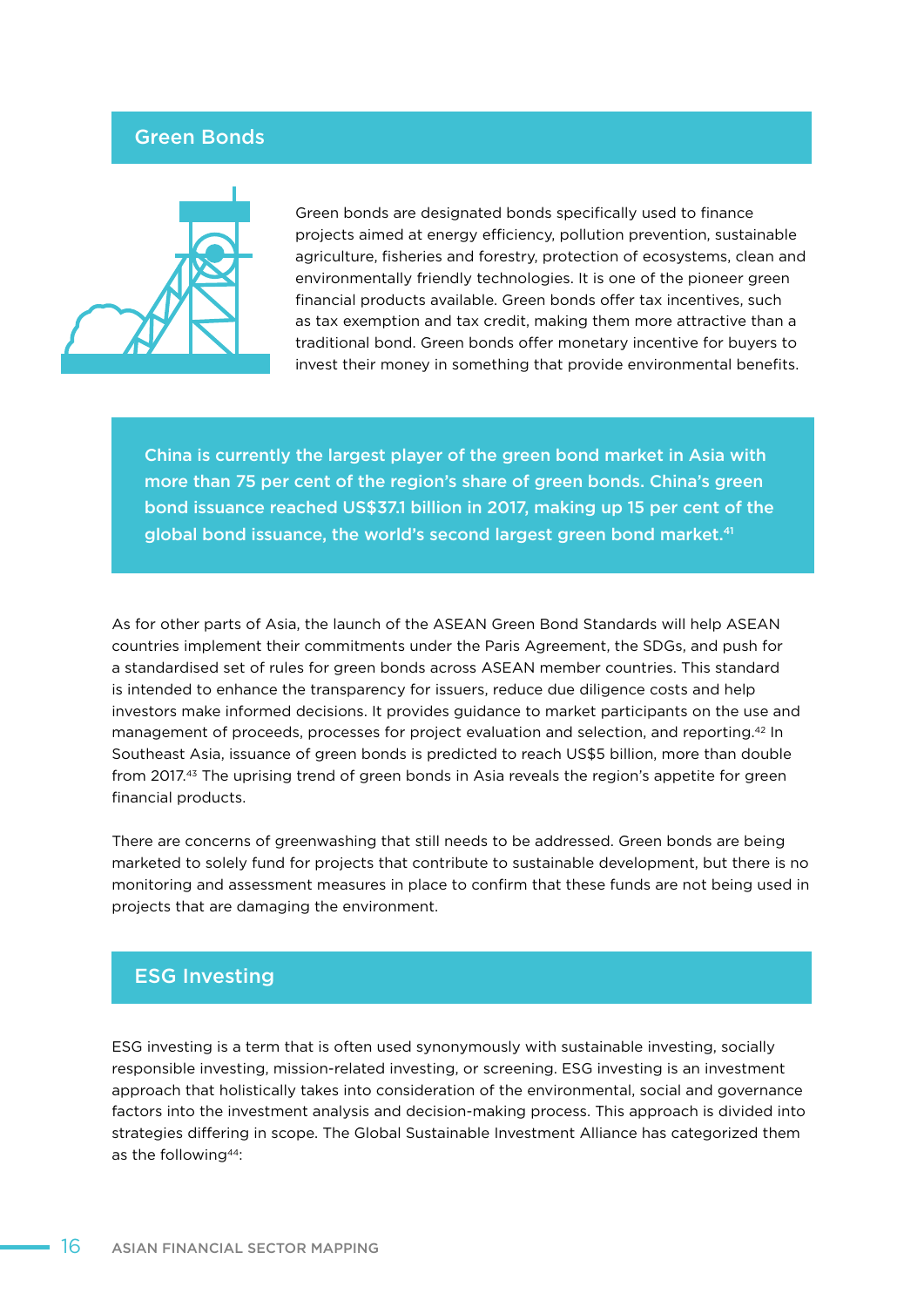

Negative/exclusionary screening: Exclusion of certain sectors, companies or practices based on specific ESG criteria.



Sustainability themed investing: Investment in themes such as water, clean energy or sustainable agriculture.



Positive/best-in-class screening: Selection of investments based on positive ESG performance relative to industry peers.



Corporate engagement and shareholder action: Private markets investment aimed at solving specific social or environmental problems.



Norms-based screening: Screening of investments against generally accepted minimum standards of business principles and practices.





ESG integration: Systematic inclusion of ESG factors into financial analysis

Impact/community investing: Influencing company behavior about ESG practices and policies through direct corporate engagement, and proxy voting among others.

Whilst the adaption of ESG investing is growing, Asia (excluding Japan) still falls behind globally. Asia (excluding Japan) has the lowest ratio of ESG investment to its total managed assets compared to other parts of the world. However, there is overall growth in the amount of asset that is being put towards ESG investing in Asia in recent years. Between 2012 and 2016, there has been a 16 per cent growth in total ESG investing asset in Asia (excluding Japan).<sup>45</sup>

At its current state, Asian investors' limited knowledge on ESG investing has led to the misconception that ESG hinders financial performance. When in fact, better ESG performance actually offers resilience at times of uncertainty.46 Investments with high ESG performance indicate that environmental and social risks have been taking into consideration and are often mitigated. However, ESG considerations are broad, everchanging and differ by industry, making it difficult for investors to assess financial risks and returns systematically. In some cases, investors lack the tools and man power to standardise the approach to measure ESG factors.

#### Impact investing

Impact investing, defined as, "investing in companies, organisation and funds with the intention to generate social, environmental impact alongside a financial return," has developed significantly in the last decade with varying maturity amongst different countries in Asia. The social and economic challenges in Asia, particularly in Southeast Asia, present investors with unique opportunities to develop investment tools that generate financial return while creating positive impact. Indonesia, Philippines and Vietnam have a comparatively mature impact investing market, making them attractive to private impact investors<sup>47</sup>.

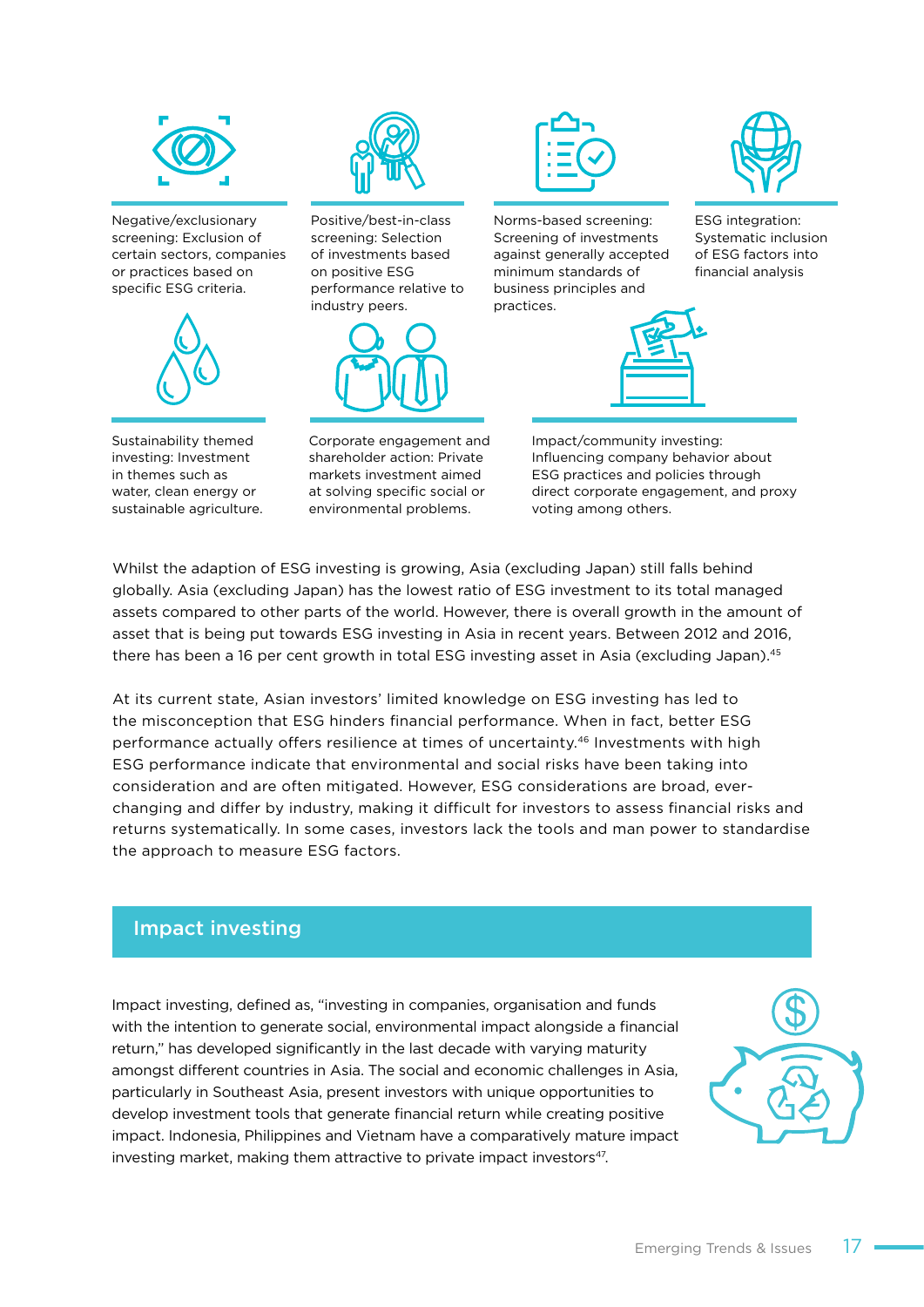Another country of significance, Cambodia has attracted a large number of investors because of its relatively open economy alongside with its use of the U.S. dollar. These two factors have attracted nearly as much private impact investor capital in Cambodia as Indonesia, Philippines and Vietnam combined.

Most impact investing capital in Asia is put towards sectors/companies that promote financial inclusion, expand access to basic services and create livelihood to the public with financial services sector receiving the most impact capital. This includes microfinancing institution, as well as insurance and commercial banking for small and medium-sized enterprise (SMEs).<sup>48</sup>

Investors currently use customised methods to monitor and measure the impacts of investments, so that consideration for the different context of each country can be taken. The most commonly used framework being used is the Impact Reporting and Investment Standards (IRIS). As impact investing becomes increasingly common, there is a need to improve and standardise monitoring mechanisms to measure the impacts of each project.

#### Gender lens investing



Increasing emphasis to achieve gender equality has created interest in a niche impact investing approach, gender lens investing. These are investments made into companies, organisations and funds with the intention to create a positive impact on gender.<sup>49</sup> Broader awareness of the concept remains limited and the definition of gender lens investing varies. Some investors understand gender lens to mean investing in women owned or women-led enterprises. Whilst

other strategies that exist include investing in enterprises that provide goods or services directed primarily at improving the lives of women, girls, and the lesbian, gay, bisexual, and transgender(LGBT) community, or investing in enterprises that promote workplace gender-equity.

According to the Global Impact Investing Network (GIIN), approximately 90 percent of capital invested using a gender lens has been put towards microfinance institutions and investments that promote women's financial inclusion as these microfinance institutions are serving mostly female customers. The reminding 10 percent has been put towards agricultural, healthcare and service sectors.<sup>50</sup> Impact investors have made more than 30 deals in Indonesia, Philippines, and Vietnam using a gender lens, amounting to US\$40 million of capital deployed since 2007.<sup>51</sup>

Aside from an impact investing approach, in recent years we see more financial services and products that promote gender empowerment.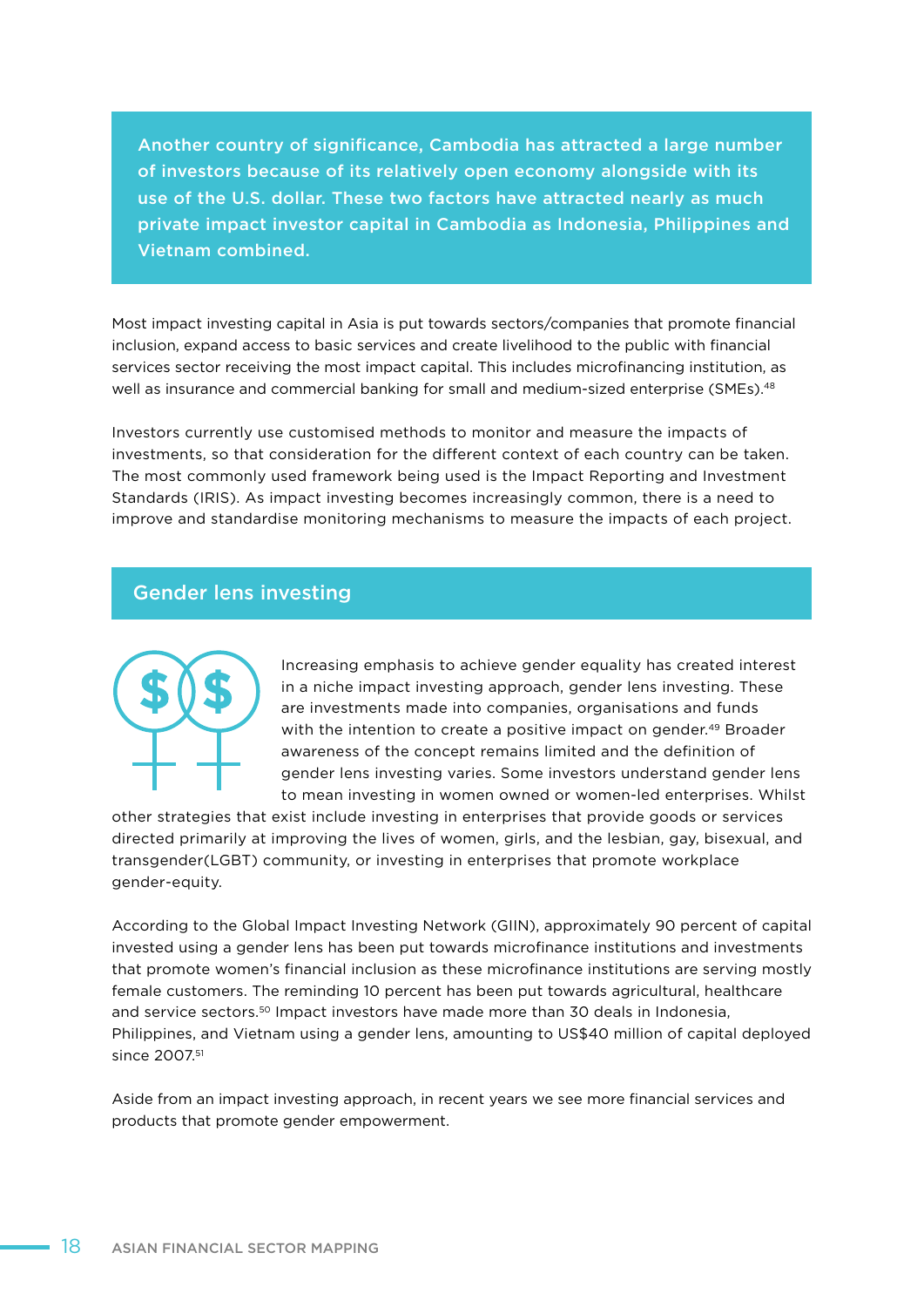The first gender bond was issued in 2017 by the ADB and was purchased in its entirety by Dai-ichi Insurance Company of Japan. Funds are used to finance projects that promote gender equality and women's empowerment in Asia and the Pacific.<sup>52</sup>

In 2017, Japan's Sasakawa Peace Foundation launched Asia's first impact investment fund with specific focus on women empowerment. The US\$100 million fund will be invested in projects and institutions that support women's empowerment and promote gender equality across Asia.<sup>53</sup>

Bangladesh, India, Japan, Nepal, Pakistan and South Korea are furthest from gender parity in the workplace, while Philippines stands out for its progress.



There is much work to be done for gender equality to be achieved in Asia. In a study by McKinsey published in 2018,<sup>54</sup> it is estimated that there is only one woman for every four men in leadership roles. There is scientific support on the economic benefits of achieving gender equality. It is estimated that by advancing women's equality, as outlined in McKinsey's study, the economies of Asia Pacific could boost its collective GDP by \$4.5 trillion a year by 2025, a 12 per cent increase over business-as-usual GDP. Companies with greater gender equality are more innovative, generous and profitable.55

There is an obvious case for investors and companies to apply a gender lens approach in Asia. The combination of the GDP gain by achieving gender equality, the need to achieve gender equality for the sustainable development of the region and the increasing availability of research and data on this investment approach offers vast opportunities for investors and companies.

#### Infrastructure and development finance

As development continues at a rapid pace in Asia, the availability of basic services (i.e. transportation, energy and water supply, communication networks, etc.) offered by major infrastructures will determine societal and economic growth for the coming decade.

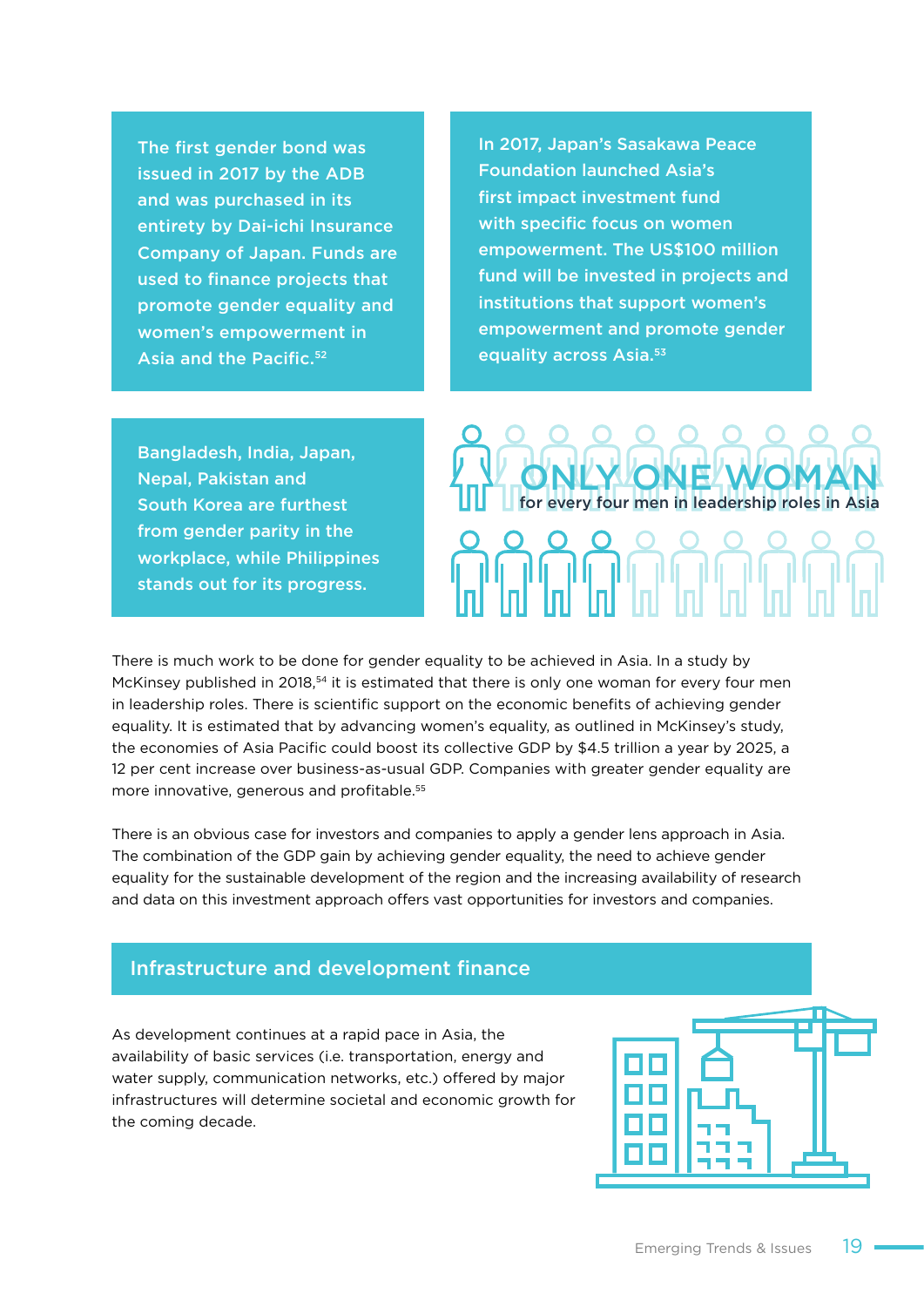Asia (excluding Japan) faces an "infrastructure gap" between demand and supply of the transport, energy and communications networks needed to keep the world's fastest-growing region on track.56 The ADB has estimated that developing countries in Asia and the Pacific will need to invest US\$26 trillion in infrastructure between 2016 and 2030, or US\$1.7 trillion per year.<sup>57</sup> This is the projected amount of money needed for Asia to maintain its growth momentum, eradicate poverty, and respond to climate change. It includes infrastructure related to transport, power, telecommunications, water supply and sanitation, and other urban infrastructure. As of mid-2017, developing economies in Asia and the Pacific region only invest an estimated US\$881 billion in infrastructure annually.<sup>58</sup> Based on this, Asia and the Pacific region would still need approximately US\$819 billion more every year<sup>59</sup> to have sufficient investments to fund these projects.

Despite this, opportunities exist for these emerging economies to invest their savings to fund infrastructure developments, especially given the high proportion of savings in Asia. This is especially true for China, where the culture highly encourages saving. As a way to resolve the funding gap, domestic institutional investors could channel these savings into the demanded needs through financial markets. However, the immaturity of Asia's financial markets (excluding Japan) creates challengesto direct its savings to fund infrastructure development.

The perceived risks and low returns, as well as immaturity of the financial market in Asia (particularly in emerging markets), has made these investments unattractive to institutional and individual investors, steering them to invest in development projects in more mature markets elsewhere, such as Europe and Americas.<sup>60</sup> There is a large outflow of capital leaving Asia, at the end of 2016, Asia invested \$6.2 trillion in the rest of the world, while the rest of the world invested \$4.4 trillion in Asia.<sup>61</sup> A potential solution to redirect these financial flows is to establish a system that addresses investors' concerns in regard to perceived risks and low returns. In their paper, the ADB suggests that more information needs to be available to the public and investors about the potential environmental, social risks, and actual demand of these infrastructure projects, this could in turn,direct financial flows back to Asia. Currently, the lack of transparency on this information hinders investors' ability to analyse and compare risk-return profiles of projects.

|                                                                                                                            | <b>Portfolio investment</b><br>assest positions from asia<br>to the rest of world<br>(\$ billion) | <b>Portfolio investment</b><br>assest positions in asia<br>from the rest of the world<br>(\$ billion) |
|----------------------------------------------------------------------------------------------------------------------------|---------------------------------------------------------------------------------------------------|-------------------------------------------------------------------------------------------------------|
| Developing Asia*                                                                                                           | 489.9                                                                                             | 1.700                                                                                                 |
| Developing Asia including Hong Kong.<br>China; The Republic of Korea; Macau, China;<br>Singapore; and Taipei, China        | 2,437                                                                                             | 2,384                                                                                                 |
| Developing Asia including Hong Kong, China;<br>Japan; The Republic of Korea; Macau, China;<br>Singapore; and Taipei, China | 6.237                                                                                             | 4,354                                                                                                 |

#### Portfolio investment assets position from asia to the world and vice versa

\*Selected countries of Developing Asia include Bangladesh, Bhutan, Brunei Darussalam, Cambodia, The People's Republic of China, Fiji, India, Indonesia, Kiribati, The Lao PDR, Malaysia, Maldives, The Marshall Islands, The Federated States of Micronesia, Mongolia, Nepal, Palau, Papua New Guinea, The Philippines, Samoa, Solomon Islands, Sri Lanka, Thailand, Timor-Leste, Tonga, Tuvalu, Vanuatu, and Vietnam.

Source: International Monetary Fund. 2016. Coordinated Portfolio Investment Survey. http://data.imf.org/CPIS (accessed October 2017, Authors' estimates.

Image source: Closing the Financing Gap in Asian Infrastructure – ADB South Asia Working Paper Series No. 57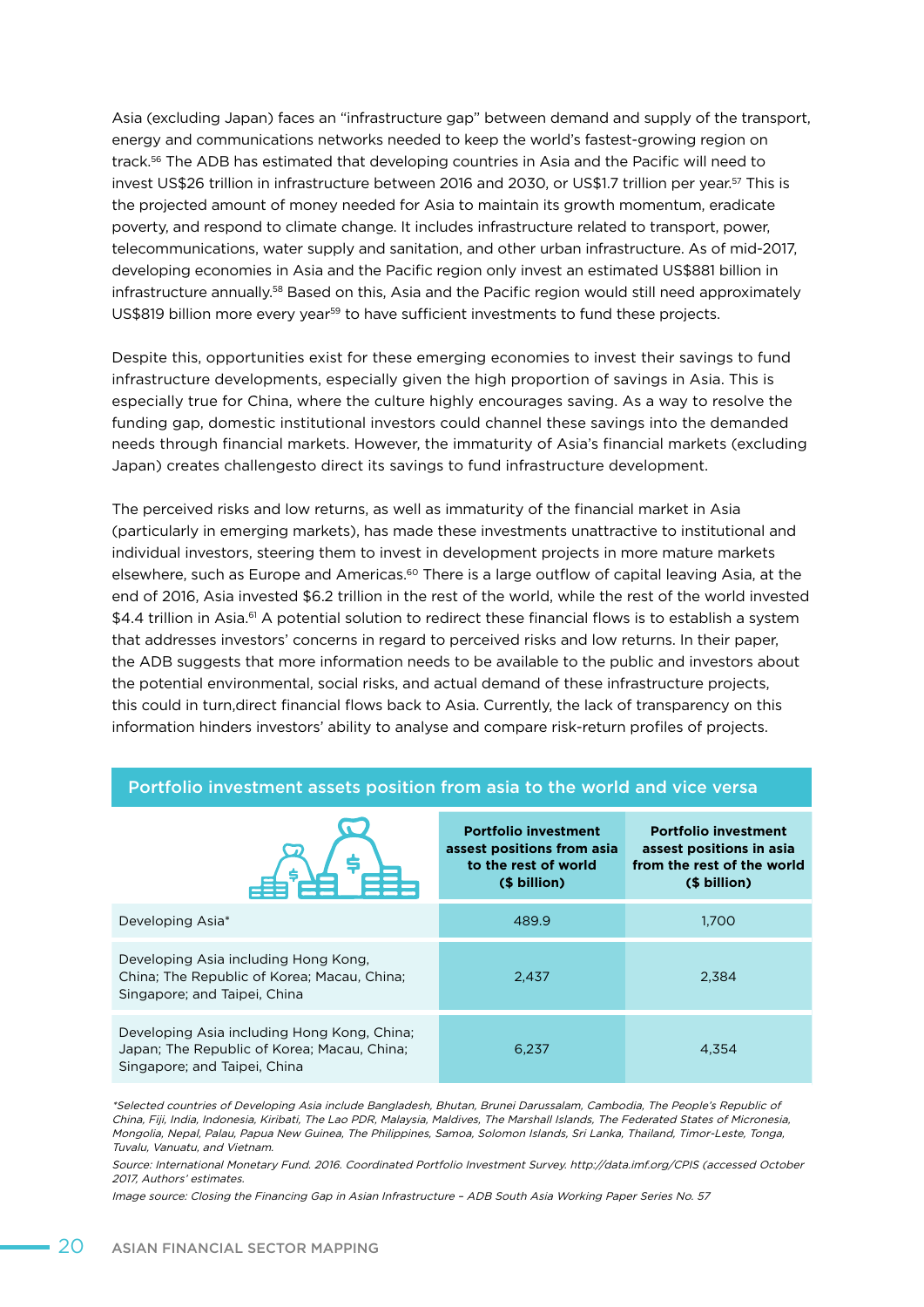China, on the other hand, has deployed its own method to solve its funding gap for large-scale infrastructure. It has developed a state-dominated model to finance some of the world's largest infrastructure and has become a major funder of developing country infrastructure, lending \$40 billion annually for such developments, including the Belt and Road Initiative. China established the Asian Infrastructure Investment Bank (AIIB) which has significantly closed the funding gap regionally by supporting the infrastructure funding in Asia-Pacific.<sup>62</sup> The AIIB has approved financing for US\$3.5 billion worth of infrastructure globally as of 2017.<sup>63</sup>

The IFC, a member of the World Bank Group, is an international financial institution that offers investment, advisory, and asset-management services to encourage private-sector development in developing countries.

At the end of 2018, itannounced its new targets for 2021-2025 where they will be doubling their current five-year investments to approximately US\$200 billion to support countries to take actions for climate change adaptation. The sheds hope to resolve the funding gap by providing an attractive market for the private sector.

Another reason for the infrastructure funding gap in Asia is the lack of investment-ready projects, posing a major constraint in attracting private investments. To make these investments more attractive and investment-ready, the ADB suggests making projects "bankable" as one of the solution. This means, project preparation and investment feasibility assessments need to be conducted at an early stage, including environmental and social impact assessments. When conducted properly, results from these assessments not only offer transparency on investment risks related to environmental and social aspects but also offer the mitigation measures necessary to prevent such risks. This information supports investors to properly evaluate the risks and returns of projects.

#### Key financial actors and stakeholders

Public FIs, including central banks, development banks and public pension funds, play a key role in developing and promoting the adoption of new green financial products and services. Similarly, private sector FIs and investors have the ability to influence the market by demandingsuch products and services. In this section, we provide a non-exhaustive list of key actions and stakeholders of the FFA Programme based on their role in the region, along with their significance of footprint in the region.

China and Japan currently dominate the financial market in Asia in terms of banks with total managed assets. Banks from these two countries alone occupy the top 20 positions for the largest banks in Asia in terms of total assets.

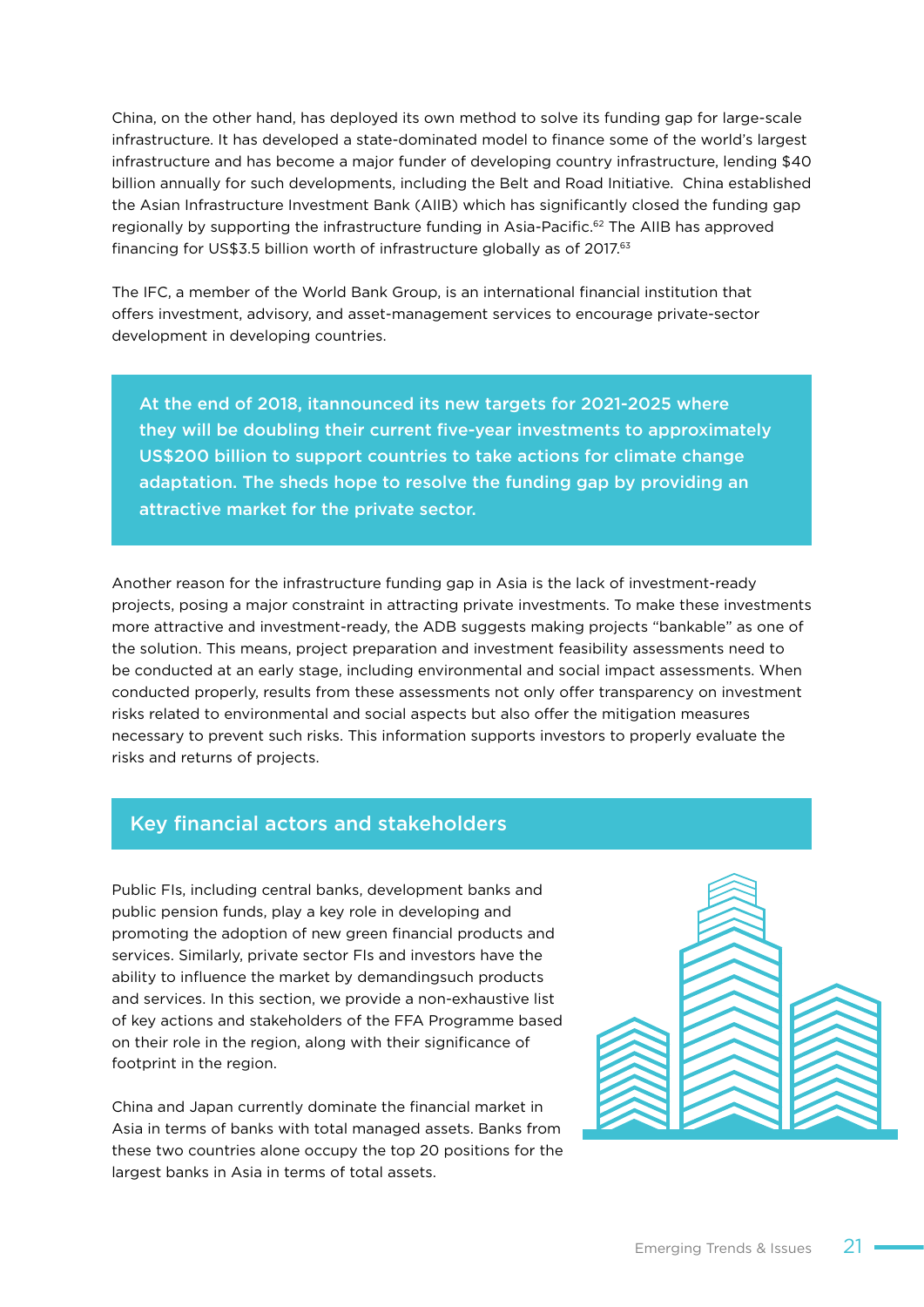|  | <b>Top Ten Financial Institutions in Asia</b> |  |  |  |
|--|-----------------------------------------------|--|--|--|
|  |                                               |  |  |  |
|  |                                               |  |  |  |

| <b>RANKING</b> | <b>COMPANY</b>                                          | <b>COUNTRY</b> |
|----------------|---------------------------------------------------------|----------------|
| 1              | <b>Industrial &amp; Commercial Bank of China (ICBC)</b> | <b>China</b>   |
| 2              | <b>China Construction Bank</b>                          | <b>China</b>   |
| 3              | Mitsubishi UFJ Financial Group (MUFG)                   | Japan          |
| 4              | <b>Agricultural Bank of China</b>                       | China          |
|                | <b>Bank of China</b>                                    | <b>China</b>   |
|                | <b>Japan Post Bank</b>                                  | Japan          |
|                | <b>Mizuho Financial Group</b>                           | Japan          |
|                | <b>China Development Bank</b>                           | China          |
|                | <b>Sumitomo Mitsui Financial Group</b>                  | Japan          |
|                | <b>Postal Savings Bank of China</b>                     | China          |

Note: This is in reference to the total amount of assets managed

Table source: Relbanks; accessed at: https://www.relbanks.com/rankings/top-banks-in-asia

If we look beyond these two countries and shift focus onto ASEAN and developing countries, Singaporean banks dominate the market. In recent years, ASEAN banks have grown their assets rapidly and some of which are on their way to becoming some of the world's biggest banks. Top ASEAN players include DBS Bank, Oversea-Chinese Banking Corporation (OCBC) Bank Singapore, United Overseas Bank (UOB). In ASEAN, where the FFA Programme is operating at a national level (Cambodia, Indonesia, Philippines, Thailand, and Vietnam), Singaporean, Malaysian and Thai FIs are dominant. This is then followed by Indonesia, Philippines and Vietnam. Assuming that the size of managed asset is proportional to its level of influence is has in the market, this information offers a general overview of who the key players could be as the Programme identifies important FIs to engage and influence.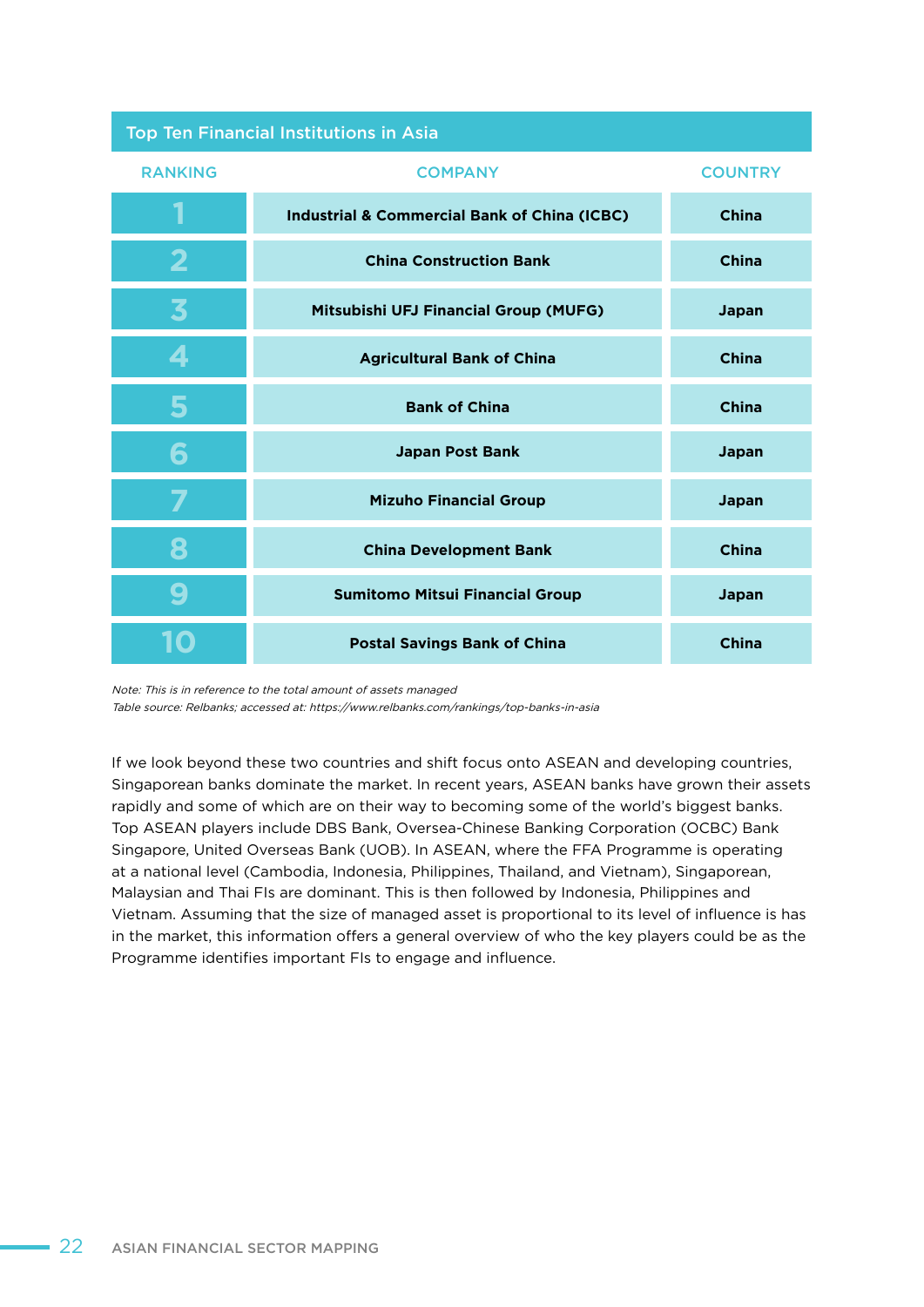| <b>Top Twenty Financial Institutions in ASEAN</b> |                                                       |                    |  |  |
|---------------------------------------------------|-------------------------------------------------------|--------------------|--|--|
| <b>RANKING</b>                                    | <b>COMPANY</b>                                        | <b>COUNTRY</b>     |  |  |
| 1                                                 | <b>DBS Bank</b>                                       | <b>Singapore</b>   |  |  |
| 2                                                 | <b>OCBC Bank</b>                                      | <b>Singapore</b>   |  |  |
| $\overline{\mathbf{3}}$                           | <b>UOC Bank</b>                                       | <b>Singapore</b>   |  |  |
| 4                                                 | <b>Maybank</b>                                        | <b>Malaysia</b>    |  |  |
| 5                                                 | <b>CIMB Bank</b>                                      | <b>Malaysia</b>    |  |  |
| 6                                                 | <b>Public Bank Berhad</b>                             | <b>Malaysia</b>    |  |  |
|                                                   | <b>Bangkok Bank</b>                                   | <b>Thailand</b>    |  |  |
| 8                                                 | <b>Siam Commercial Bank</b>                           | <b>Thailand</b>    |  |  |
| 9                                                 | <b>Kasikornbank</b>                                   | <b>Thailand</b>    |  |  |
| 10                                                | <b>Krung Thai Bank</b>                                | <b>Thailand</b>    |  |  |
| 11                                                | <b>Bank Mandiri</b>                                   | <b>Indonesia</b>   |  |  |
| 12                                                | <b>Bank Rakyat Indonesia</b>                          | <b>Indonesia</b>   |  |  |
| 13                                                | <b>RHB Bank</b>                                       | <b>Malaysia</b>    |  |  |
| 14                                                | <b>Bank Central Asia</b>                              | <b>Indonesia</b>   |  |  |
| 15                                                | <b>Bank for Investment and Development of Vietnam</b> | <b>Vietnam</b>     |  |  |
| 16                                                | <b>Banco de Oro (BDO)Unibank</b>                      | <b>Philippines</b> |  |  |
| 17                                                | <b>Bank Negara Indonesia</b>                          | <b>Indonesia</b>   |  |  |
| 18                                                | <b>Vietinbank</b>                                     | <b>Vietnam</b>     |  |  |
| 19                                                | <b>Vietcombank</b>                                    | <b>Vietnam</b>     |  |  |
| 20                                                | <b>Metropolitan Bank and Trust Company</b>            | <b>Philippines</b> |  |  |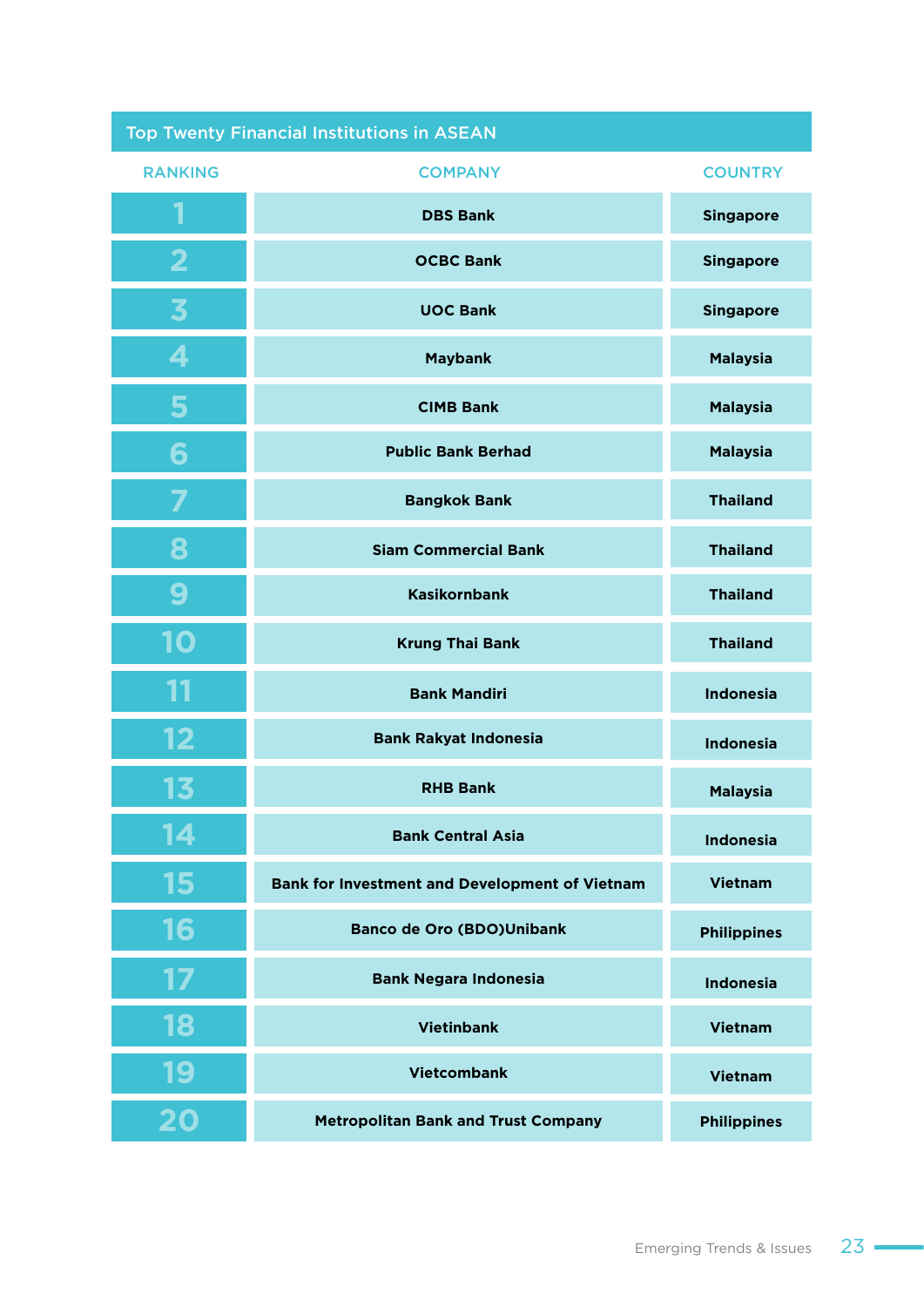Based our findings from the research, we have preliminarily identified the following FIs, associations and other organizations as key players.

#### **Finance-related associations/groups:**

- **ASEAN Bankers Association**
- **•** Asian Development Bank (ADB)
- **Asian Bankers Associations**
- **•** Asian Infrastructure Investment Bank (AIIB)
- **•** Asian Investor Group on Climate Change
- **•** Asia Venture Philanthropy Network (AVPN)
- **•** Global Impact Investing Network (GIIN)
- **•** Indian Banking Association
- **International Finance Centre (IFC)**
- **•** International Organisation of Securities Commissions
- **•** Ministry of Finance Vietnam
- **•** Sustainable Banking Network (SBN)
- **•** Task Force on Climate-related Financial Disclosures (TCFD)
- **•** Thai Bankers Association
- **ID UN Principles for Responsible Investment (UNPRI)**
- **•** The World Bank

#### **FIs to engage with:**

- Banco de Oro (BDO)
- **•** BangkoSentralngPilipinas (BSP)
- $\bullet$  Bank of the Philippine Islands
- **•** China Construction Bank
- **•** DBS Bank
- $\bullet$  ICBC
- **Mitsubishi UFJ Financial Group (MUFG)**<sup>64</sup>
- **•** National Bank of Cambodia (NBC)
- **•** Overseas-Chinese Banking Corporation (OCBC) Bank
- **•** Rizal Commercial Banking Corporation
- **C** State Bank of Vietnam
- **•** TMB Bank
- **•** Union Bank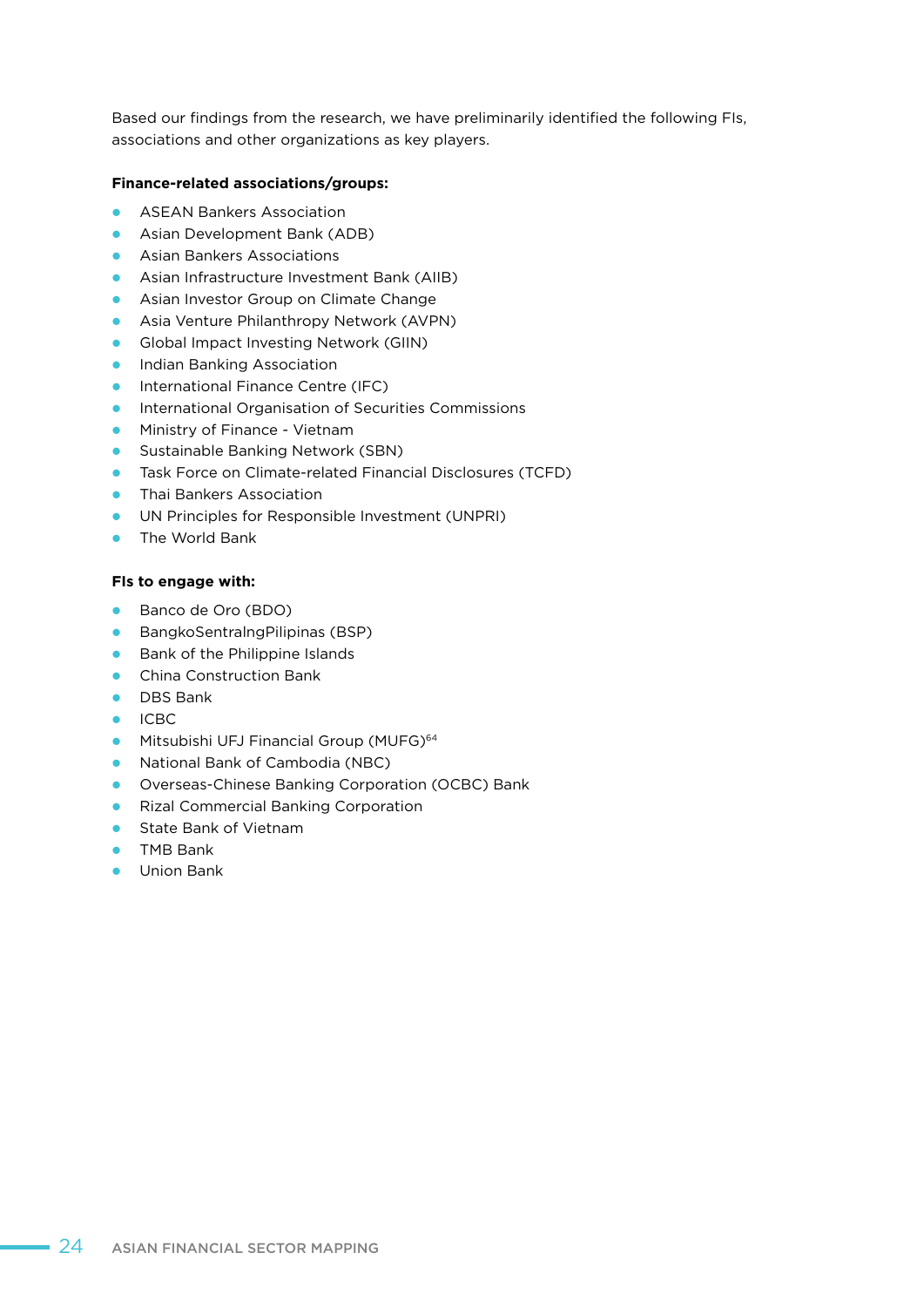

# **COUNTRY PROFILES OF FFA IMPLEMENTING COUNTRIES**

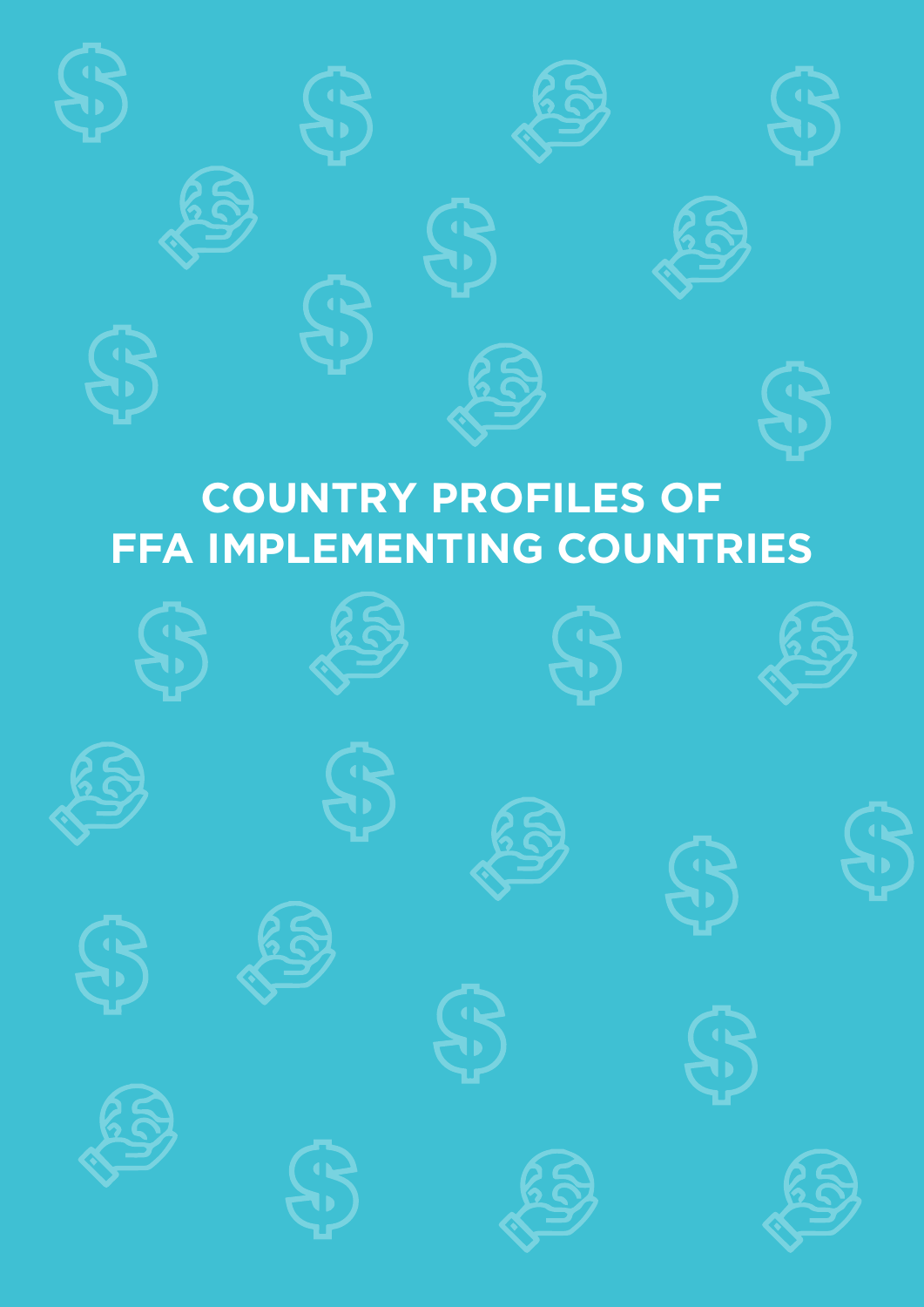The status of FFA country partners and their cross-region activities available through our research is presented in the following section. This includes Cambodia, India, Indonesia, Japan, Philippines, Thailand and Vietnam. This section will be supplemented by national partners based on their local knowledge.

A number of organisations from FFA country partners are currently involvement in regionallevel association relevant to the context of the FFA, such as, G20 and SBN. The G20 is an international forum for governments and central bank governors from 20 countries to discuss policies pertaining to the promotion of international financial stability. Asian G20 members include China, Indonesia, Japan, Republic of Korea, Saudi Arabia. India, Indonesia and Japan are the only countries of the FFA Programme that are members of G20.

Secondly, the SBN is a knowledge sharing platform for banking regulators and banking associations. It supports the development of environmental and social risk management by financial institutions and promotes green and inclusive lending. Of the countries that are part of the FFA Programme the following countries and their associated organisations are members of the SBN.

#### Members of the Sustainable Banking Network from FFA Country Partners

| <b>Country</b>     | <b>Organisation</b>                                                          |
|--------------------|------------------------------------------------------------------------------|
| India              | <b>Indian Banks Association</b>                                              |
| Indonesia          | Financial Services Authority/OtoritasJasaKeuangan (OJK)                      |
| <b>Philippines</b> | BangkoSentralngPilipinas (BSP)                                               |
| Thailand           | Thai Bankers Association                                                     |
| Vietnam            | State Bank of Vietnam; Vietnam Ministry of Natural Resources and Environment |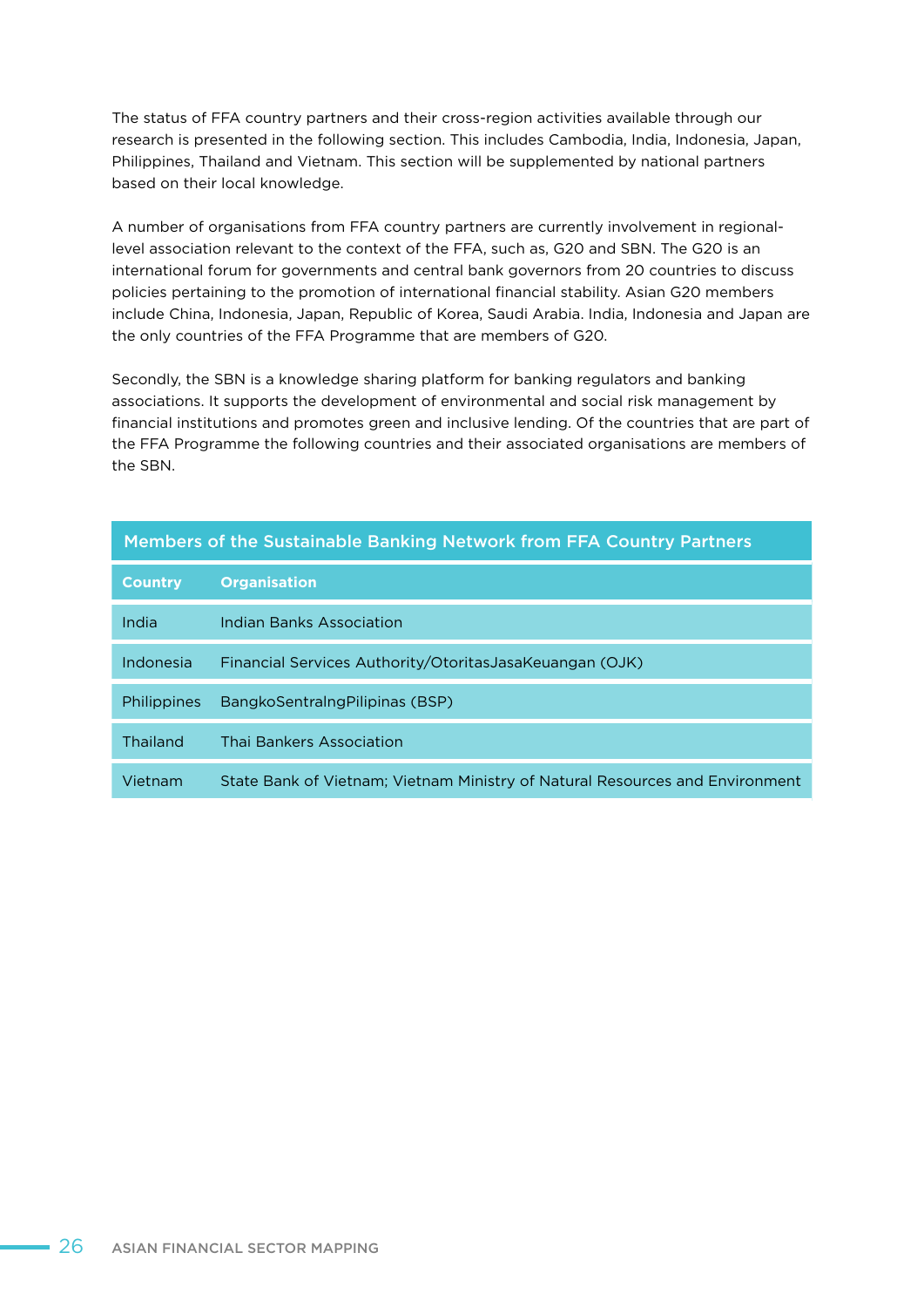

## CAMBODIA

Cambodia is currently one of the least banked markets in Asia, yet at the same time, Cambodia's economy is experiencing rapid growth. As the central bank, the NBC regulates the operations of banking systems in the country. With its developing economy, the financial market currently does not have many restrictions on infiltration of foreign banks. Foreign banks and branches can register and operate freely in the country. Despite having its own national currency, the U.S. currency is used widely and preferred over its national currency in most cases.

Association of Banks in Cambodia and the IFC kicked off the Cambodian Sustainable Finance initiative in June 2018 to introduce the development of the Cambodian Sustainable Finance Principles involving Cambodian banks. The principles are said to take into consideration environmental protection, preservation of our unique culture, our way of life, history and values, and orchestrate it in harmony with sustainable livelihoods and education, health and the lifestyle of Cambodians.



### INDIA

India, the second most populated country in the world, is also one of the largest economies in Asia. The country exhibits strong growth in both its existing financial system as well as incoming entities.<sup>65</sup> In particular, mutual funds and insurance are seeing rapid growth in recent years. Financial institutions operating in the country have also seen high numbers of mergers and acquisitions recently.

As of 2018, India ranks eighth in the world for climate aligned bond issuance. Between 2015 and March 2018, the total green bond issuance stands at US\$6.5 billion.<sup>66</sup> Analysts anticipate continuous growth in India's green bond market with demand for transportation, building and agriculture sector needs.<sup>67</sup>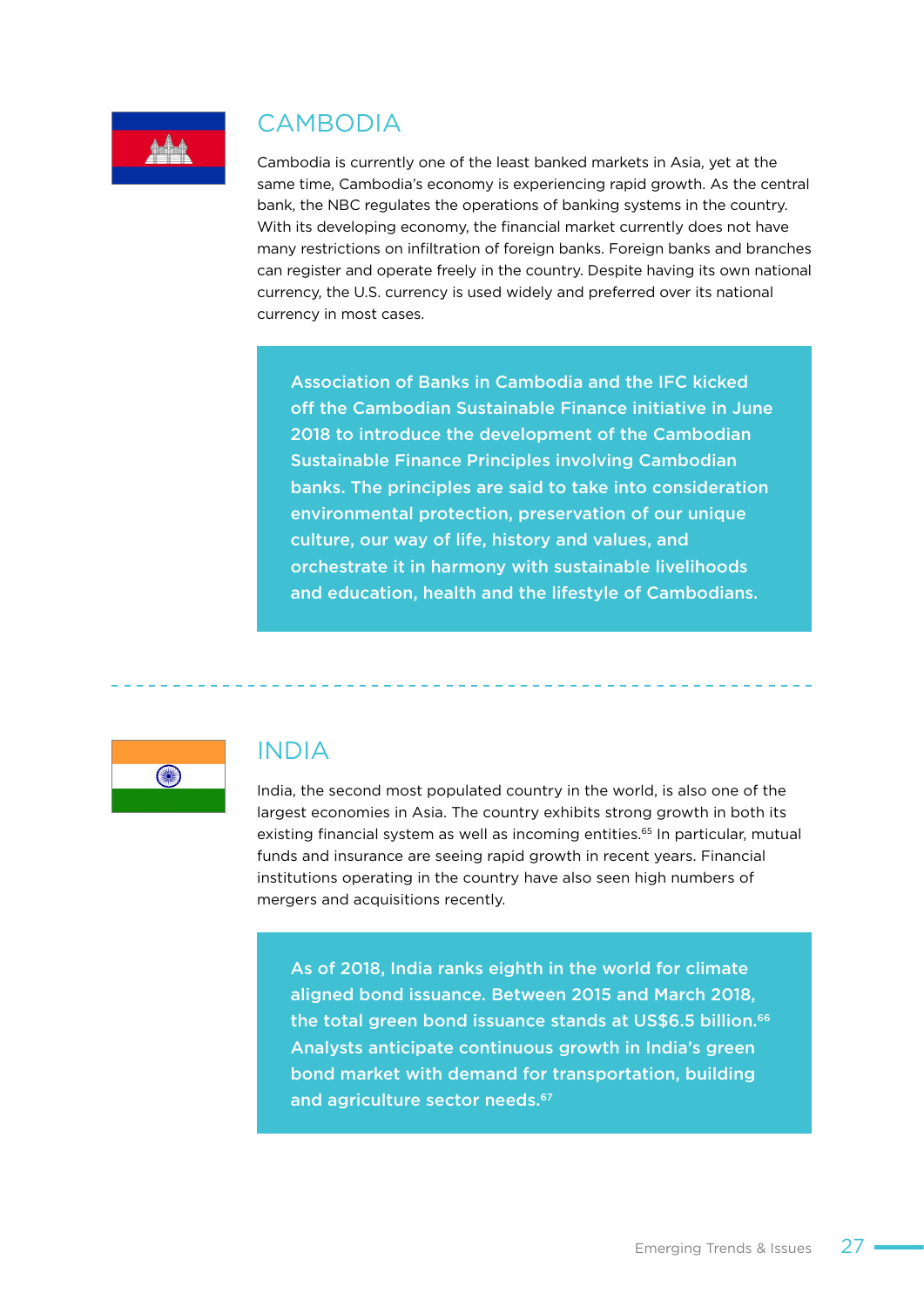FFA national partner, Oxfam India's trans-border investment study highlights the significance in India's economy and its connections with other countries in the region. In the past ten years, India's trade with Cambodia, Myanmar, Laos and Vietnam has increased significantly, indicating a potential surge in financial flows from Indian financial institutions to Southeast Asian countries. ASEAN is now India's fourth largest trading partner.



## INDONESIA

Indonesia is positioned as the fifth largest economy and fourth most populated country in Asia.68 It is one of the fastest growing economies in the world with the banking sector dominated by its four state-owned banks.69 To improve the governance of the financial section, the OJK was established in 2013 to regulate and supervise the financial service sector. It operates autonomously without interference of other departments. In 2015, the OJK and the Ministry of Environment and Forestry launched Indonesia's Sustainable Finance Roadmap. This roadmap serves as a reference for OJK, practitioners in financial services industry, government and international institutions with short term and longterm recommendations to foster sustainable finance in Indonesia. The country aims to increase the supply of sustainable financing, increase the demand of sustainable financial products and to improve oversight and coordination of implementing sustainable finance.70

In 2018, Indonesia became the first sovereign green bond issuers in Asia, raising US\$1.25 billion in a five-year offering. The bond is designated to renewable energy projects, green tourism and waste management.<sup>71</sup> In addition to being green, the bond is also an Islamic Bond which means it complies with Sharia — Islamic religious law. Compared to other green bonds that have been issued in Asia, this government-issued bond is the first of its kind in Asia as other green bonds in the region are issued by corporate entities.

Around the same time in early 2018, the first Corporate Sustainability Bond in Asia was also issued by The Tropical Landscapes Finance Facility (TLFF)72. This US\$95 million bond will finance a sustainable rubber plantation on heavily degraded land in Indonesia operated by PT Royal Lestari Utama. The company is a joint venture between France's Michelin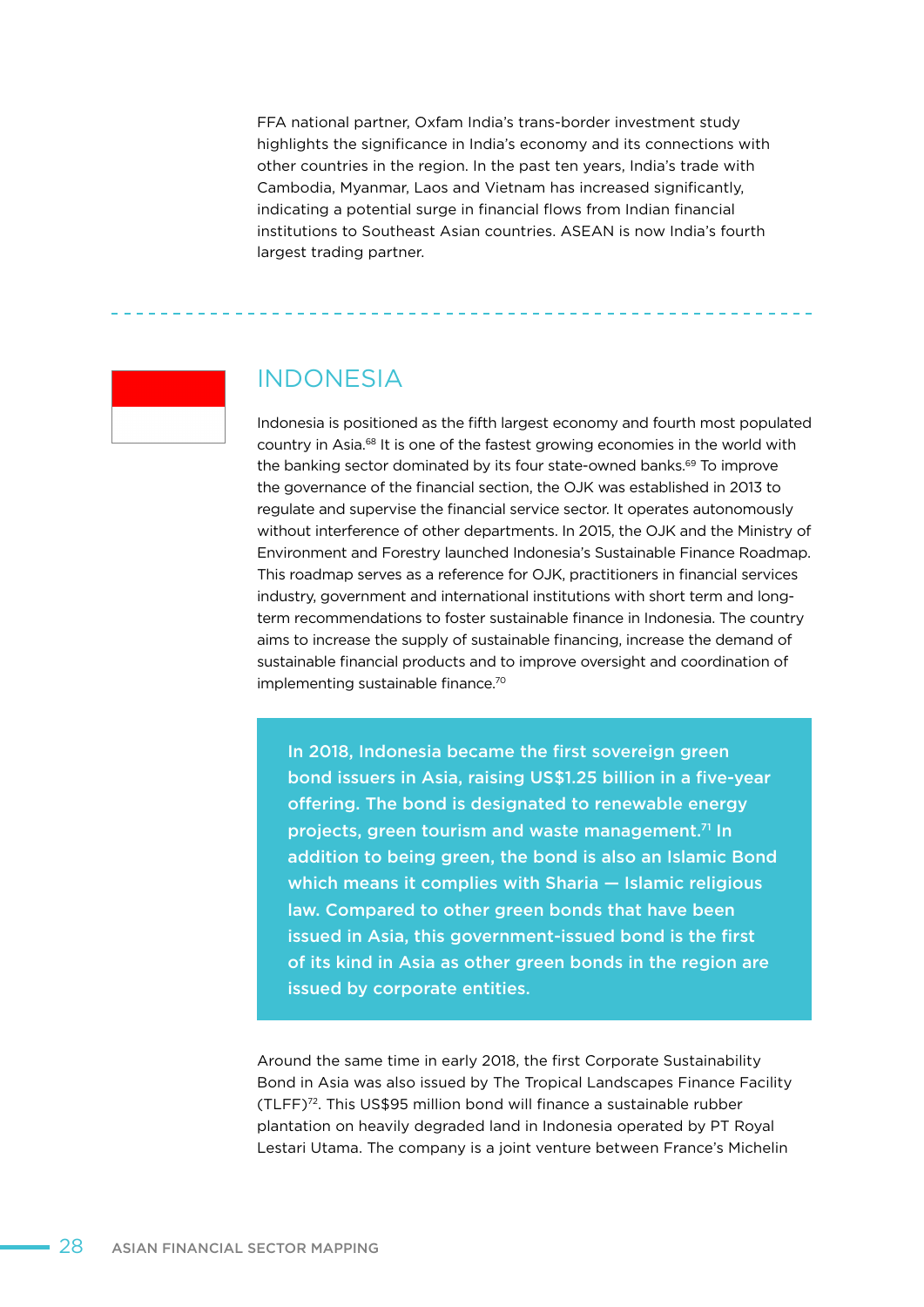and Indonesia's Barito Pacific Group. The project is expected to conserve 450 square kilometers of the total 880 square kilometers for community livelihoods and nature conservation.

Despite their claims of being "green", there are concerns on whether the projects funded by these bonds could include elements of deforestation. The current lack of green or sustainable requirements for green bonds make it difficult for the public to know whether these funds are being used in a way they have been marketed. These concerns pertain to not only Indonesia, but also to other green bonds issued from other parts of the world. With the exemption of insurance firms, hardly any institutional investors in Indonesia integrate ESG factors into their decision-making processes, and very few professionals in the industry have been trained to understand ESG issues.73



### JAPAN

Japan is one of few developed markets in Asia but is experiencing economic slowdown in recent years. To find growth outside of their domestic market, Japanese institutions have been building their regional presence via local branches and subsidiaries, and investments in other FIs including acquisitions.74 By teaming up with FIs in Southeast Asia, Japanese banks are taking advantage of the growing economy in other parts of Asia, a player in this is MUFG, the third largest FI in Asia. MUFG has expanded its presence in other parts of Asia with plans to purchase major local banks in Indonesia.75 It is also growing its footprint in Thailand by partnering with Krungsri. This partnership offers a platform for Thai corporations to expand their businesses overseas. Currently, MUFG has a 19.7 per cent stake in VietinBank in Vietnam, 76.88 per cent in Krungsri, and 20 per cent in Security Bank in the Philippines, and recently acquired 40 per cent of Bank Danamon in Indonesia.76

In terms of integrating ESG into the financial system, Japan has made significant strides in expanding its ESG investing efforts and is a frontrunner in Asia. In 2015, the Tokyo Stock Exchange issued the Japanese Corporate Governance Code for listed companies. In that same year, the GPIF, the world's largest pension fund, signed the UNPRI.These milestones highlighted the value of ESG within its financial system.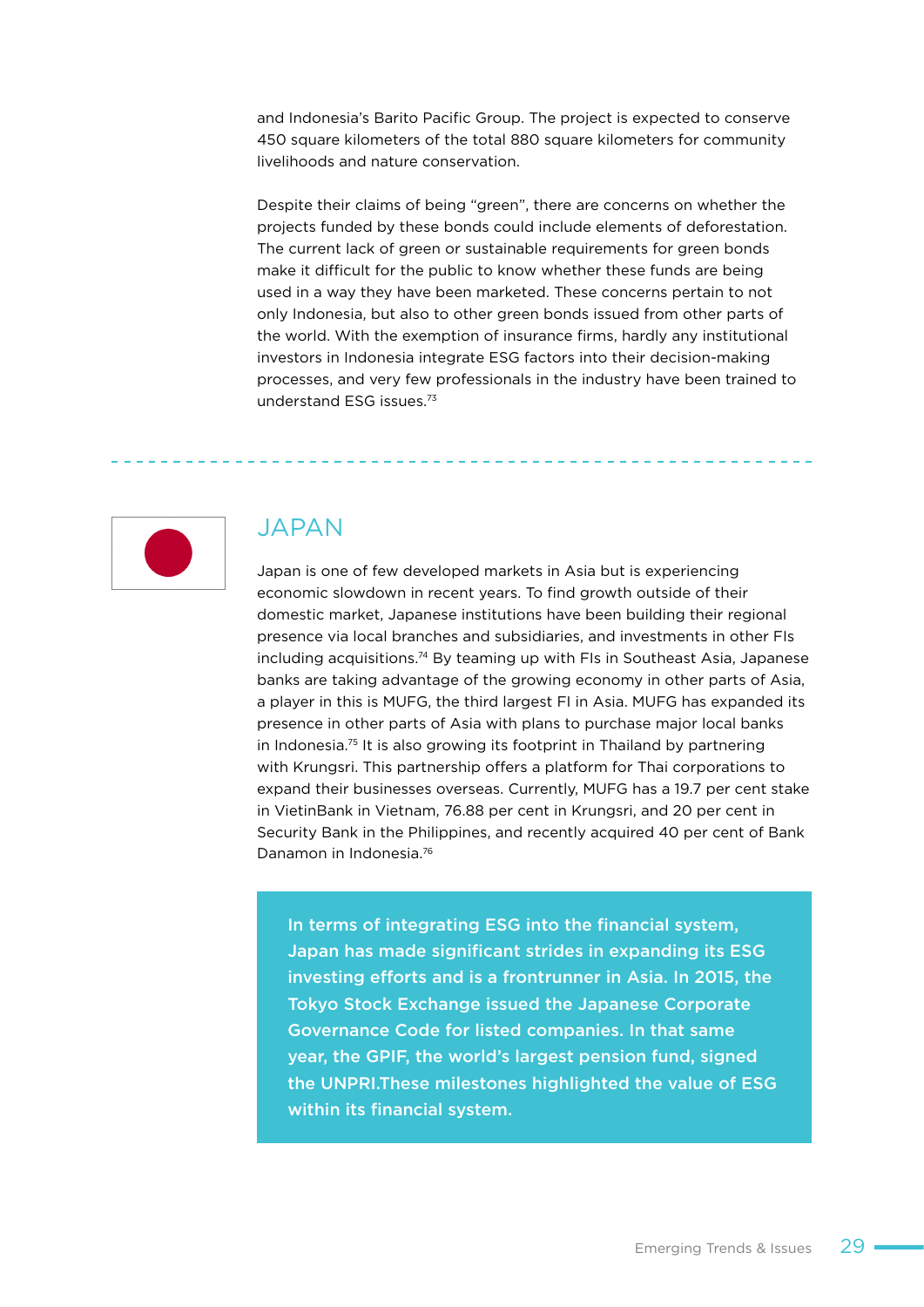

### PHILIPPINES

The Philippines' banking system is dominated by domestic universal banks, owning 80 per cent of market share in terms of total assets. Universal banks are banks that provide a wide variety of financial services, including commercial and investment services.<sup>77</sup> A new regulatory body, the Financial Stability Coordination Council, was established to improve supervision of the Philippines' financial system and address systemic risks such as shadow banking (lending and other financial activities done by unregulated institutions) and risks from the interconnectedness of financial institutions.

In terms of ESG integration, the country's central bank, BSP, and IFC are currently engaging with local banks to integrate ESG policies and to increase financing climate-friendly and socially inclusive projects. As a member of the SBN, BSP is committed to promoting ESG and corporate governance and offers capacity building to banks when needed.



### THAILAND

Fourteen domestic banks dominate 88 per cent of the Thai financial market. In a recent baseline assessment done by the FFA national partner, Sal Forest, the top five Thai banks with the highest amount of managed assets (in the order or highest to lowest) are Bangkok Bank, Siam Commercial Bank, Krung Thai Bank, Kasikornbank and Bank of Ayudhya. When rated across 12 ESG, human rights and governancerelated indicators, Kasikornbank had the highest rated score amongst its peers, while TMB Bank scored the lowest. For all banks labour rights, human rights, nature, gender equality were relevantly lower compared to scores in other areas. In particular, indicators related to governance and financial inclusion had relatively higher score compared to other indicators.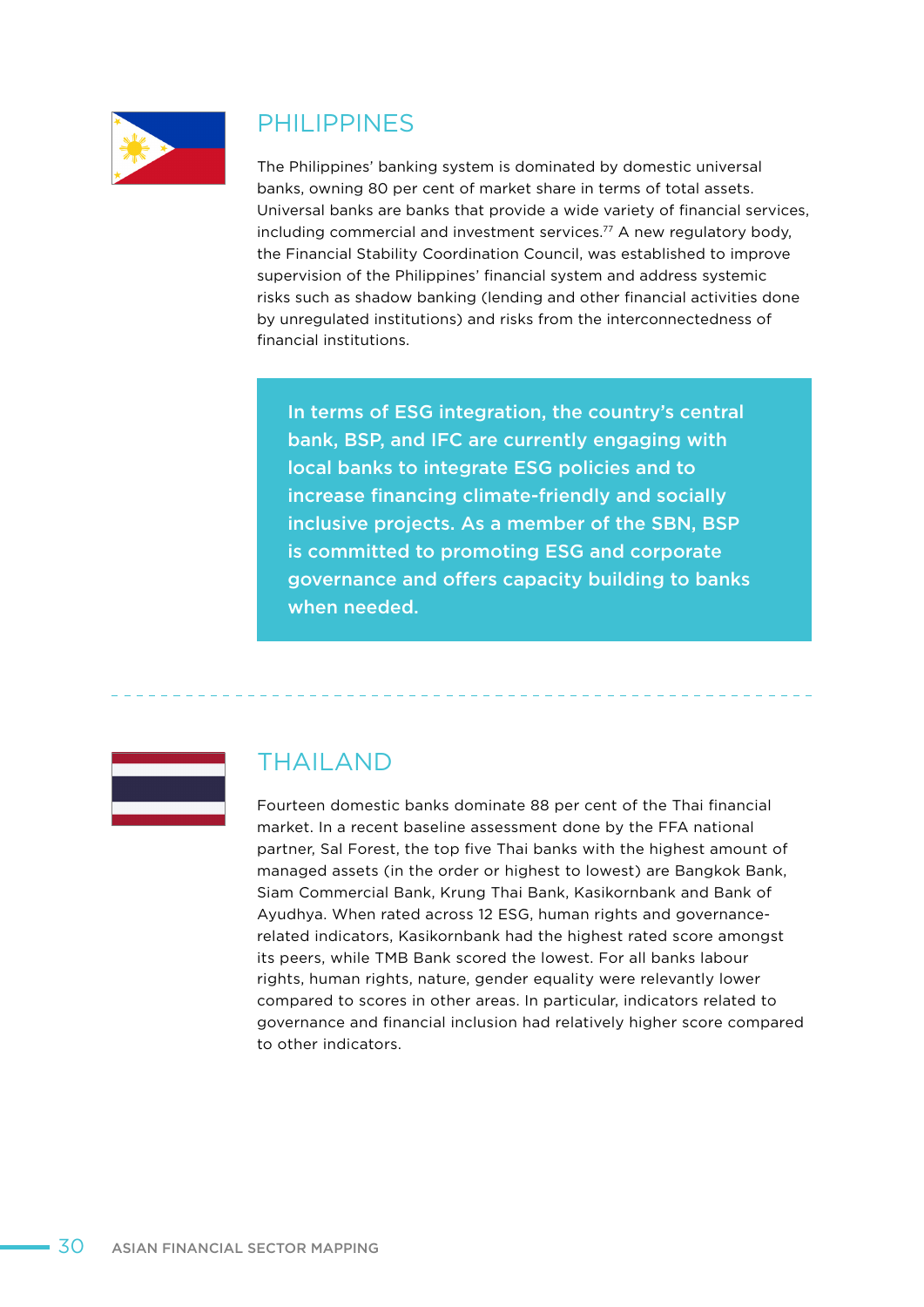Thailand's TMB Bank launched their first green bond in 2018 with the IFC as the sole investor of this bond. The funds are intended to support private sector investments for projects that address climate change, in particular, renewable energy. It will also help Thailand achieve its target of reducing greenhouse gas emissions by 20 per cent by 2030 relative to its business as usual scenario.78 TMB Bank used this opportunity to announce its commitment to sustainability, outlining that it is that environmental sustainability as one of the pillars of their sustainable banking framework.

Another area worthy of highlighting that is unique to Thailand is the country's development on its own digital currency. In August 2018, the country's central bank, Bank of Thailand, announced the launch of its Central Bank Digital Currency project, named Inthanon. Bangkok Bank, Krung Thai Bank, Bank of Ayudhya, Kasikorn Bank, Siam Commercial Bank, Thanachart Bank, Standard Chartered Bank (Thailand) and Hong Kong, and the Hongkong and Shanghai Banking Corporation (HSBC) were involved in developing this digital currency. At its early stage, it will be used for interbank transfers.79

Separately, the Thai Securities and Exchange Commission announced the legal status of seven cryptocurrencies, bitcoin, ethereum, bitcoin cash, ethereum classic, litecoin, ripple, and stellar.80 Together with the development of a digital currency, Thailand's financial industry highly supports technology advances.



### VIETNAM

The Vietnamese financial market has grown rapidly in recent years and has gained strategic importance at the global level. With its liberalisation, privatisation and globalisation of the market, Vietnam has become a popular choice for foreign investors.81 As Vietnam's banking sector is still emerging, the country views this as an opportunity to promote its sustainable finance agenda through developing practical guidance and encouraging local banks to learn from international good practices with regard to ESG.<sup>82</sup>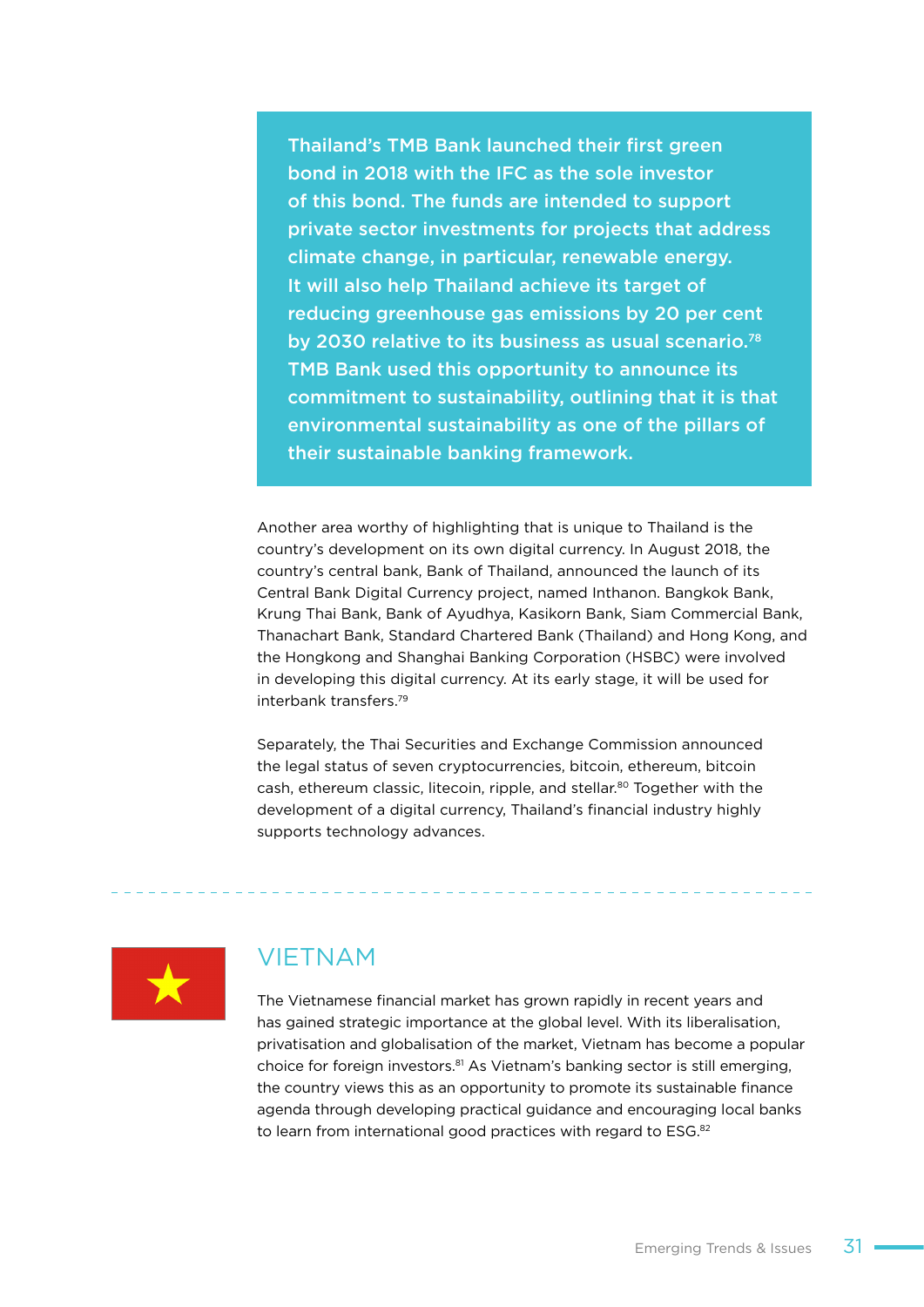Vietnam's sustainable banking journey began in 2015 when the Directive on Promoting Green Credit Growth and Environmental and Social Risks Management in Credit Granting Activities was issued by the State Bank of Vietnam (SBV).<sup>83</sup> It requires financial institutions to assess the ESG risk of clients receiving loans, but does not yet specify theprocess of how this should be done and there is no requirement to incorporate them into legal documents. The Directive indicates that credit institutions are required to "conduct frequent and periodic monitoring and supervision of E&S risks management of clients receiving loans." However, this requirement is not detailed at the project level.

In August 2018, Vietnam issued the Development Strategy of Vietnam's Banking Sector. It aims to increase independence and accountability of its central bank, the SBV, to ensure effective management of policies, inflation control, and to support for economic stability. The strategy also emphasises the need for increasing the transparency of local banks and ensuring that the sector operates in accordance with international standards.<sup>84</sup>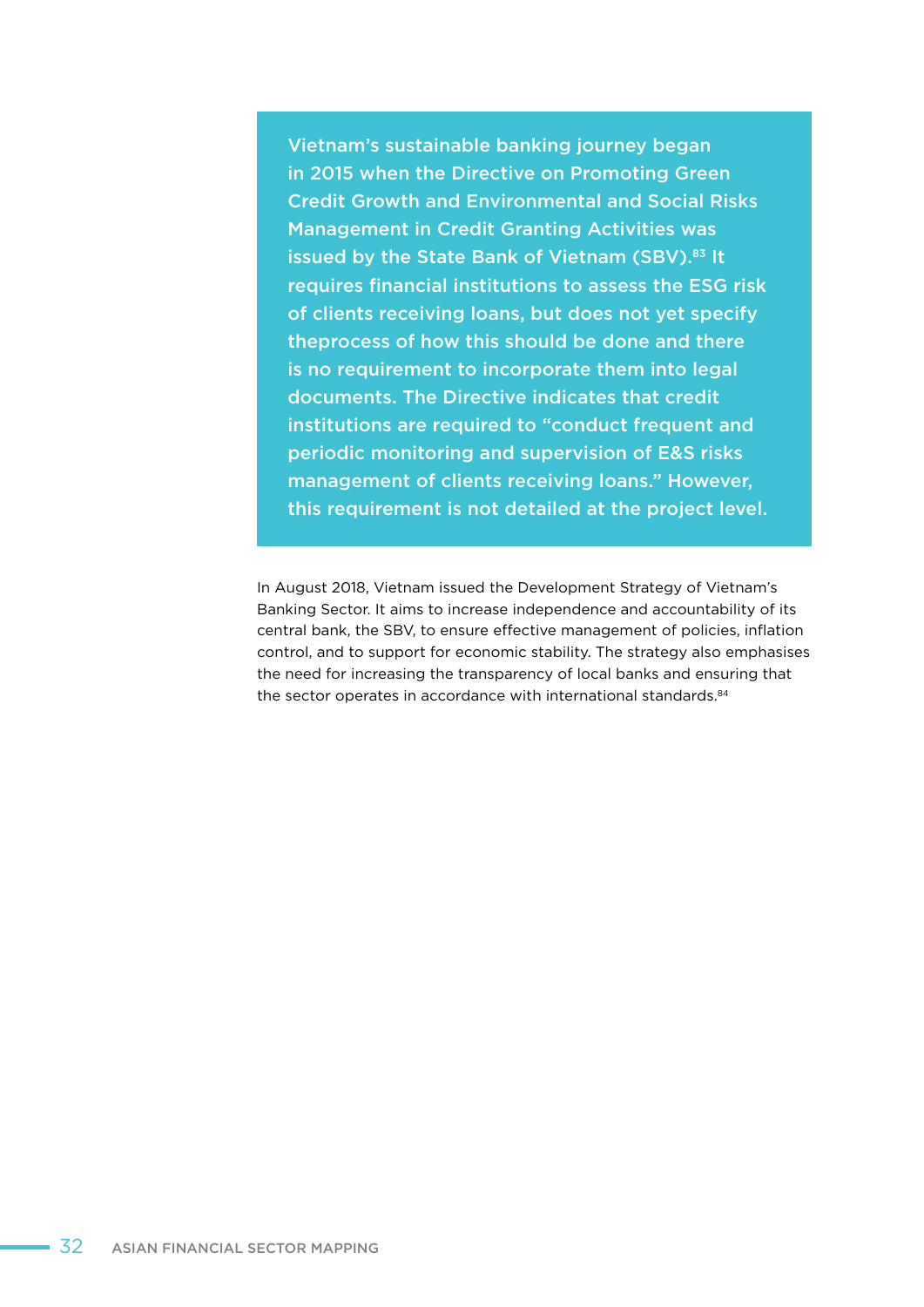## RECOMMENDATIONS AND WAY FORWARD

Asia's growing economy, technological advancement and the demand for more sustainable financial products and services create an ideal environment for building an enabling policy environment for sustainable finance in Asia.

Findings from this study revealed the pressing need to increase the capacity of key actors and stakeholders of the financial sector on the importance of ESG as well as the approach to integrate ESG into investment decisions. With clear understanding of the business case of positive financial outcome resulting from ESG integration, it becomes imperative for investors to holistically consider ESG in their decision-making process.

The population of the unbanked, the infrastructure funding gap and the increasing availability of digitalisation in Asia present business opportunities for financial institutions to generate profitable returns while providing social good. Collectively, this supports the region towards achieving the SDGs. The linkage between ESG and financial returns, especially ESG risks deep within supply chains, are often unclear. Improving our own capacities and that of all stakeholders will be instrumental in enabling ESG criteria being taken into consideration in the core investment decisions and business activities of financial institutions.

Fostering dialogue and building a common understanding on sustainable finance among key financial actors and all stakeholders at the national and regional level is critical towards reducing the negative impacts of investments of regionally operating banks and insurers in Asia on human rights, environment and climate change, and on increasing their investments in inclusive economic development. Fortunately, our research has demonstrated that the region's increasing interest in sustainable finance and technological advancement in digitalisation brings hope to achieving these objectives. At the current state, we are seeing countries within Asia taking actions to towards a sustainable financial sector. Moving forward, there is a need for date-driven research, sustained dialogue and concerted efforts among countries at a regional level.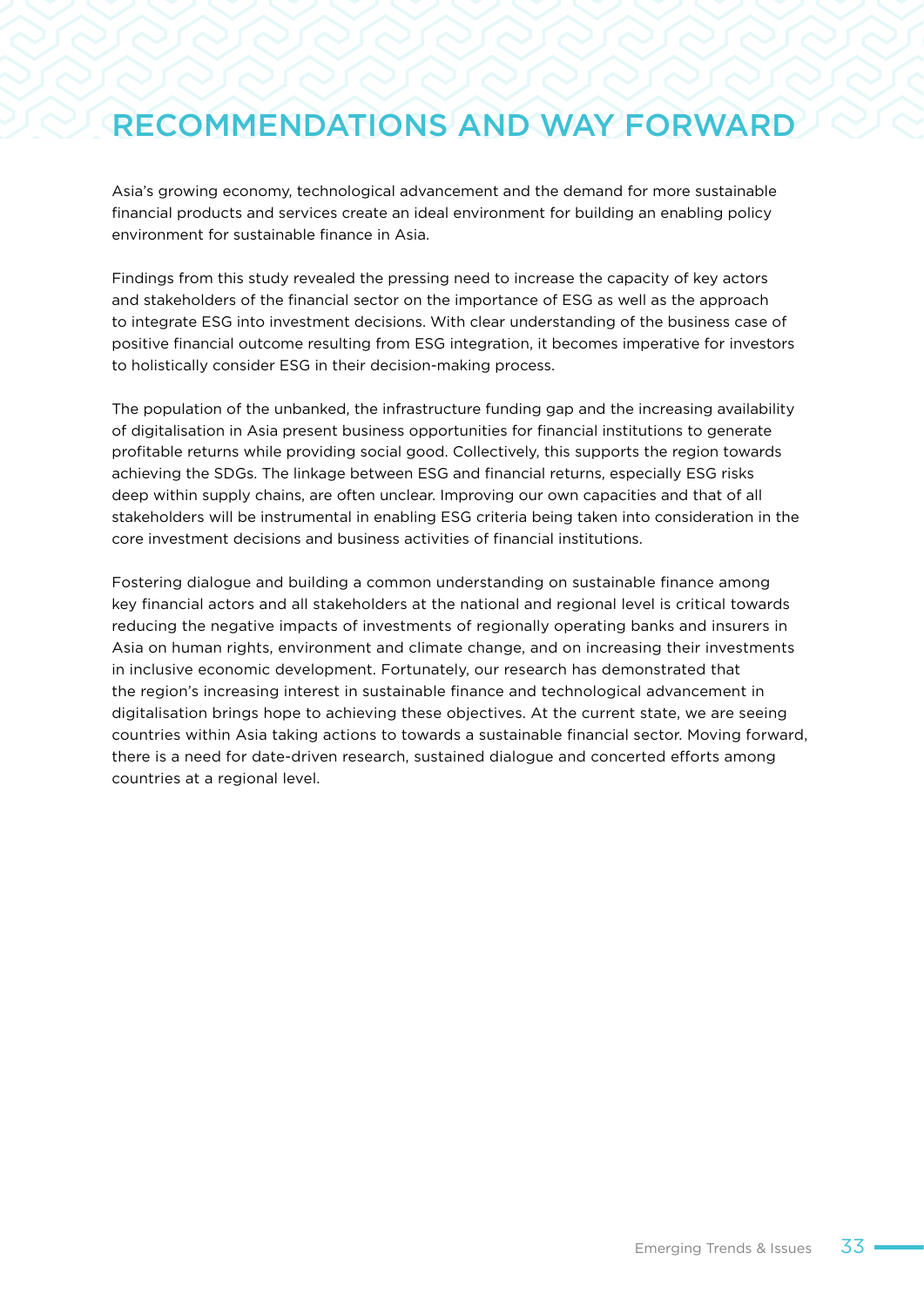## ENDNOTES

- <sup>1</sup> Published in 2018. Accessed at: https://www.mmc.com/content/dam/mmc-web/Files/APRC/Driving-ESG-Investing-in-Asia.pdf
- <sup>2</sup> Published in 2018. Accessed at: https://www.adb.org/sites/default/files/publication/431261/swp-057 financing-gap-asian-infrastructure.pdf
- <sup>3</sup> Published in 2017. Accessed at: https://www.unescap.org/sites/default/files/Financing%20 Infrastructure%20-%20Sub-Regional\_20170714.pdf
- <sup>4</sup> Published in 2017. Accessed at: https://www.adb.org/publications/asia-infrastructure-needs
- <sup>5</sup> Published in 2015. Accessed at: https://www.ey.com/Publication/vwLUAssets/EY-banking-in-asiapacific/\$FILE/EY-banking-in-asia-pacific.pdf
- <sup>6</sup> Published in 2017, Accessed at: http://d1kjvfsq8j7onh.cloudfront.net/downloads/wwf\_sustainable\_ finance\_report\_2017\_v3\_web.pdf
- <sup>7</sup> Published in 2014. The paper is not made available publicly.
- <sup>8</sup> Published in 2018. Accessed at: https://fairfinance.jp/bank/casestudies/banana-2018/
- <sup>9</sup> Completed in 2018. FFGI website: https://fairfinancethailand.org/
- <sup>10</sup> Low-income economies refer to those with a gross national income of US\$995 of less in 2017.
- <sup>11</sup> The State of Finance in Asia and the Pacific. Published by the United Nations Economics and Social Commission for Asia and the Pacific in 2017. Accessed at: https://www.unescap.org/sites/default/files/ S6 State-of-Finance-Asia-Pacific 0.pdf
- $12$  Banking in Asia-Pacific. Published by EY in 2015, Accessed at: https://www.ey.com/Publication/ vwLUAssets/EY-banking-in-asia-pacific/\$FILE/EY-banking-in-asia-pacific.pdf
- <sup>13</sup> Regional Economic Outlook Asia and Pacific: Asia at the Forefront" Growth Challenges for the Next Decade and Beyond. Published by the International Monetary Fund in 2018.
- <sup>14</sup> Green Finance A Bottom-up Approach to Track Existing Flows. Published by IFC in partnership with German Cooperation and GIZ in 2017. Accessed at: https://www.ifc.org/wps/wcm/connect/48d24e3b-2e37-4539-8a5e-a8b4d6e6acac/IFC\_Green+Finance+-+A+Bottom-up+Approach+to+Track+Existing+Flo ws+2017.pdf?MOD=AJPERES
- $15$  ibid
- <sup>16</sup> World's largest pension fund joins the PRI. Published by UNPRI. Accessed at: https://collaborate.unpri. org/news/worlds-largest-pension-fund-joins-the-pri
- <sup>17</sup> Defined as embedding environmental, social and governance considerations into investment decisions.
- <sup>18</sup> Fostering Green Finance for Sustainable Development in Asia ADBI Working Paper Series. Published by ADBI in March 2018. Accessed at: https://www.adb.org/sites/default/files/publication/403926/adbiwp814.pdf

 $19$  ihid

- <sup>20</sup> Published in 2018. Accessed at: https://fairfinance.jp/bank/casestudies/banana-2018/
- <sup>21</sup> Financial inclusion for Asia's unbanked. Published byThe World Bank. Published in April 2018. Accessed at: http://blogs.worldbank.org/allaboutfinance/financial-inclusion-asias-unbanked
- <sup>22</sup> Financial Inclusion in Asia-Pacific. Published by the International Monetary Fund: Asia Pacific Department on 17 November 2018. Accessed at: https://www.imf.org/en/Publications/Departmental-Papers-Policy-Papers/Issues/2018/09/18/Financial-Inclusion-in-Asia-Pacific-46115

 $23$  ibid

 $24$  Ibid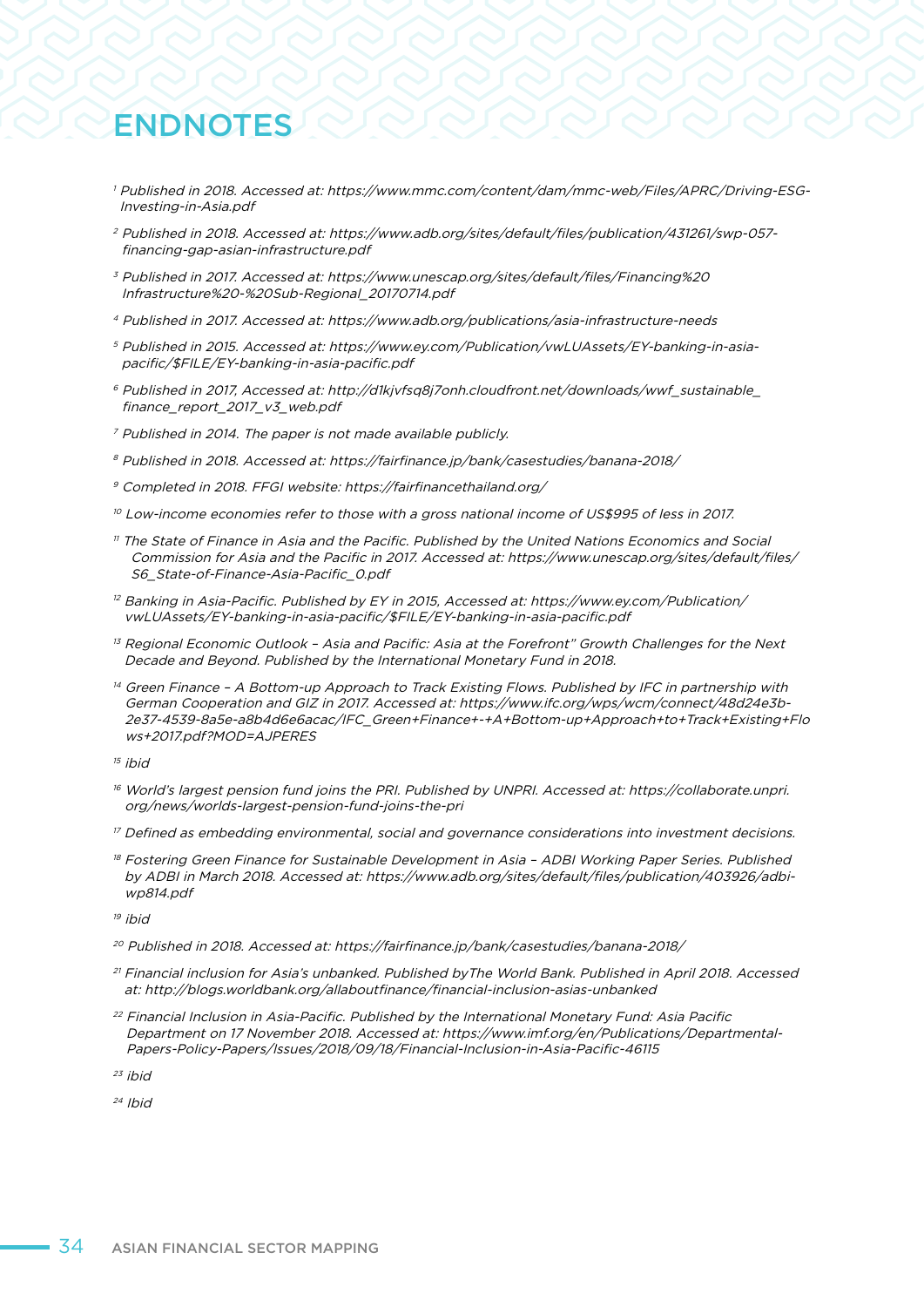$25$  Ibid

- <sup>26</sup> Financial Inclusion in Asia Country Surveys. Published by ADBI in 2014. Accessed at: https://www.adb. org/sites/default/files/publication/159308/adbi-financial-inclusion-asia.pdf
- <sup>27</sup> Regional Economic Outlook: Asia Pacific. Published by International Monetary Fund in October 2018. Accessed at: https://www.imf.org/en/Publications/REO/APAC/Issues/2018/10/05/areo1012

<sup>28</sup> ibid

<sup>29</sup> How banks can play a stronger role in accelerating financial inclusions. Published by EY in April 2018. Accessed at: https://www.ey.com/en\_gl/trust/can-inclusive-banking-drive-economic-growth-inemerging-markets

<sup>30</sup> Ibid

- $31$  Blockchain is an exchange of information without a central authority. The technology is based on encrypted databases with common agreements where once a deal is made, neither party can go back and edit the encryption.
- $32$  A type of cryptocurrency, is it also the pioneer of cryptocurrency that was ever created.
- $33$  Renminbi is the currency used in China.
- <sup>34</sup> ESG investors face mixed bag with bitcoin and blockchain. Published by International Adviser on 4 July 2018. Accessed at: https://international-adviser.com/esg-investors-face-mixed-bag-with-bitcoin-andblockchain/
- <sup>35</sup> Regional Economic Outlook: Asia Pacific. Published by International Monetary Fund in October 2018. Accessed at: https://www.imf.org/en/Publications/REO/APAC/Issues/2018/10/05/areo1012
- <sup>36</sup> Blockchain: A new frontier in supply chain management. Accessed at: https://www.lexology.com/library/ detail.aspx?g=94d249d6-6a95-4e30-b6d8-a1f81044787a
- <sup>37</sup> Conflict diamonds are diamonds mined at war zones and sold to finance war activities
- <sup>38</sup> Blockchain: A new frontier in supply chain management. Accessed at: https://www.lexology.com/library/ detail.aspx?g=94d249d6-6a95-4e30-b6d8-a1f81044787a
- <sup>39</sup> Regtech in Asia: an Overview. Accessed at: http://fintechnews.hk/716/regtech/regtech-asia-overview/
- <sup>40</sup> The 'comply or explain' approach is a framework that allows companies to put together the best possible corporate governance regime for their own circumstances. The Corporate Governance Code encourages companies to consider their own individual circumstances, the size and complexity of their operations, and the nature of the risks and challenges they face to determine the most suitable and appropriate solution.
- <sup>41</sup> China Green Bond Market 2017. Published by Climate Bonds Initiative in February 2018. Accessed at: https://www.climatebonds.net/resources/reports/china-green-bond-market-2017
- <sup>42</sup> The New ASEAN Bond Standards. Published by The World Bank on 1 April 2018. Accessed at: http:// blogs.worldbank.org/eastasiapacific/new-asean-green-bonds-standards
- <sup>43</sup> Southeast Asia green bond issuance to hit US\$5 billion. Published by Asia Asset Management on 28 March 2018. Accessed at: https://www.asiaasset.com/news/RAMbond-gte\_nim2\_final\_DM2803.aspx
- <sup>44</sup> Driving ESG Investing in Asia: The Imperative for Growth. Published by Oliver Wyman and AVPN in 2018. Accessed at: https://www.mmc.com/content/dam/mmc-web/Files/APRC/Driving-ESG-Investing-in-Asia. pdf
- $45$  ibid
- <sup>46</sup> ibid
- 47 Private Impact Investors encompass a range of investor types, including fund managers, family offices, foundations, banks, pension funds, and others that channel private capital into impact investments
- 48 The Landscape for Impact Investing in Southeast Asia. Published by GIIN and Intellecap in August 2018. Accessed at: https://thegiin.org/assets/GIIN\_SEAL\_full\_digital\_webfile.pdf

49 ibid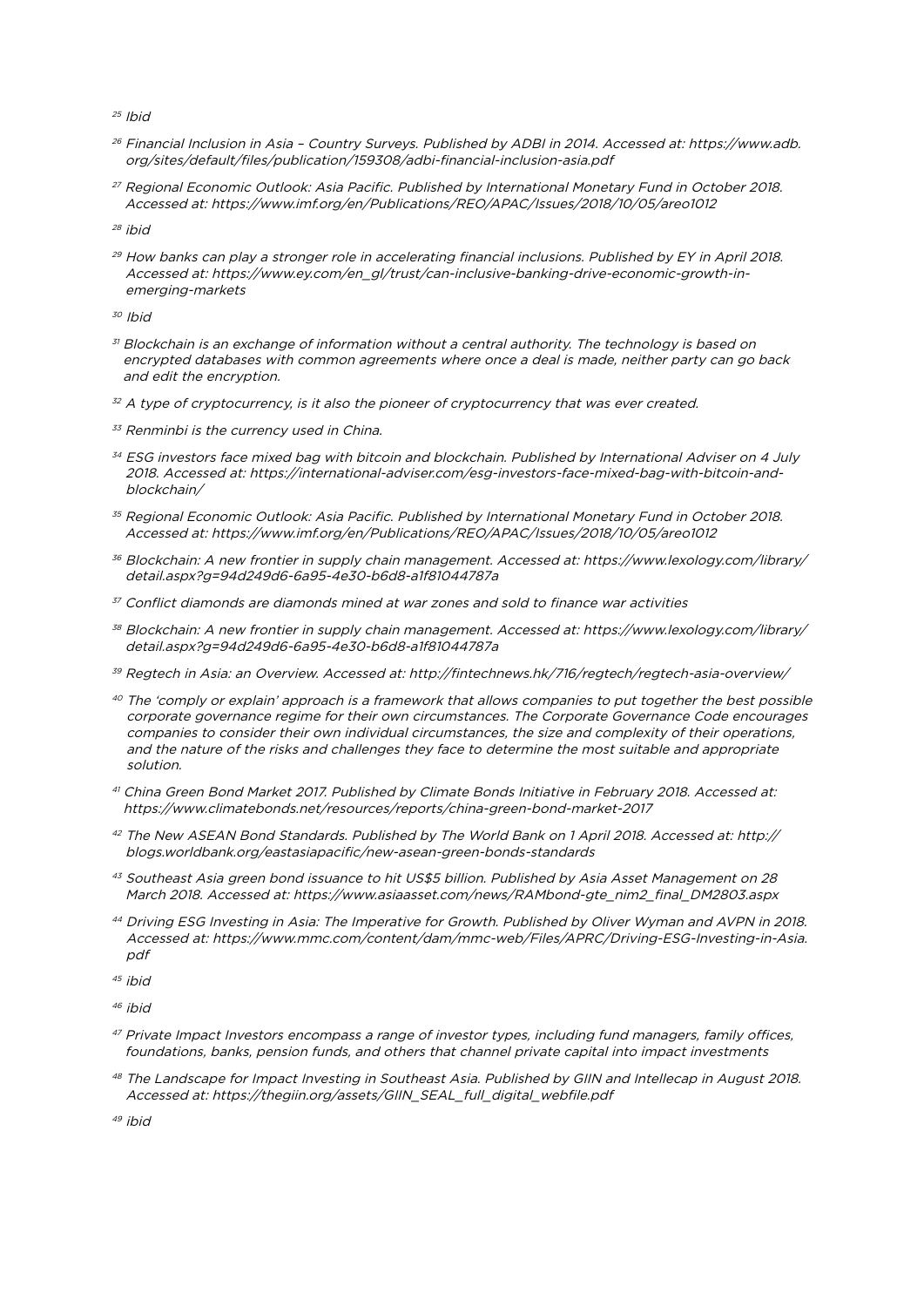<sup>50</sup> ibid

 $51$  ibid

- <sup>52</sup> ADB Gender Bond 2018. Published in November 2017. Accessed at: https://www.adb.org/news/dai-ichilife-invests-first-ever-adb-gender-bond-support-gender-equality-and-womens-empowerment
- $53$  Sasakawa launches first gender-lens Asia impact investment fund. Published by Alliance magazine on 6 December 2017. Accessed at: https://www.alliancemagazine.org/blog/sasakawa-launches-first-genderlens-asian-impact-investment-fund/
- <sup>54</sup> The Power of Parity: Advancing Women's Equality in Asia Pacific. Published by McKinsey Global Institute on April 2018. Accessed at: https://www.mckinsey.com/~/media/McKinsey/Featured%20Insights/ Gender%20Equality/The%20power%20of%20parity%20Advancing%20womens%20equality%20in%20 Asia%20Pacific/MGI-The-power-of-parity-Advancing-womens-equality-in-Asia-pacific-Full-report.ashx
- <sup>55</sup> Makingthe business case for gender equality. Published by Moxie Future on 12 March 2018. Accessed at: https://moxiefuture.com/2018/03/making-the-business-case-for-gender-equality/
- 56 Only bigger public investment can see Asia's infrastructure shortages. Published by Asia Review on 27 March 2018. Accessed at: https://asia.nikkei.com/Economy/Only-bigger-public-investment-can-ease-Asia-s-infrastructure-shortages
- <sup>57</sup> Closing the Financing Gap in Asian Infrastructure. Published by the ADB in June 2018. Accessed at: https://www.adb.org/sites/default/files/publication/431261/swp-057-financing-gap-asian-infrastructure.  $ndf$
- 58 Infrastructure Development in Asia: 12 Things to Know. Published by ABD on 8 May 2017. Accessed at: https://www.adb.org/news/features/infrastructure-development-asia-12-things-know
- <sup>59</sup> US\$1.7 trillion needed minus US\$881 billion that is being invested currently
- $60$  Closing the financing gap in Asian infrastructure. Published by ADB in June 2018. Accessed at: https:// www.adb.org/sites/default/files/publication/431261/swp-057-financing-gap-asian-infrastructure.pdf

 $61$  ibid

- <sup>62</sup> AIIB Introduction https://www.aiib.org/en/about-aiib/index.html
- $63$  Bridging Asia's infrastructure investment gap. Published by The Edge Market on 22 November 2017. Accessed at: http://www.theedgemarkets.com/article/bridging-asias-infrastructure-investment-gap
- <sup>64</sup> Fair Finance Japan is already engaging with MUFG.
- <sup>65</sup> Financial Services in India. India Brand Equity Foundation. Accessed at:https://www.ibef.org/industry/ financial-services-india.aspx
- <sup>66</sup> Climate Bonds State of the Market Report Points to Huge India Green Growth Potential. Climate Bonds Initiative. Accessed at: https://www.climatebonds.net/resources/press-releases/2018/10/climate-bondsstate-market-report-points-huge-india-green-growth
- $67$  ibid
- <sup>68</sup> Indonesia an emerging market. Tcworld, Accessed at: http://www.tcworld.info/e-magazine/businessculture/article/indonesia-an-emerging-market/
- 69 Banking in Asia-Pacific: size matters and digital drives competition. Published by E.Y in 2015. Accessed at: https://www.ey.com/Publication/vwLUAssets/EY-banking-in-asia-pacific/\$FILE/EY-banking-in-asiapacific.pdf
- $70$  Sustainable Finance Roadmap in Indonesia for the Period 2015-2019. OtoritaJasaKeuagna, Accessed at: https://www.ojk.go.id/en/berita-dan-kegiatan/publikasi/Pages/Sustainable-Finance-Roadmap-in-Indonesia-for-the-Period-2015-2019.aspx
- <sup>71</sup> Indonesia issues world's first green sukuk bond. Financial Times. Accessed at: https://www.ft.com/ content/e38ea51c-184c-11e8-9376-4a6390addb44
- <sup>72</sup> Tropical Landscapes Finance Facility (TLFF), a partnership between UN Environment, World Agroforestry Centre, ADM Capital and BNP Paribas aims to bring long-term finance to projects and companies that stimulate green growth and improve rural livelihoods in Indonesia. TLFF consists of a lending platform managed by ADM Capital with BNP Paribas as structuring adviser and arranger, as well as a grant fund managed by the UN Office for Project Services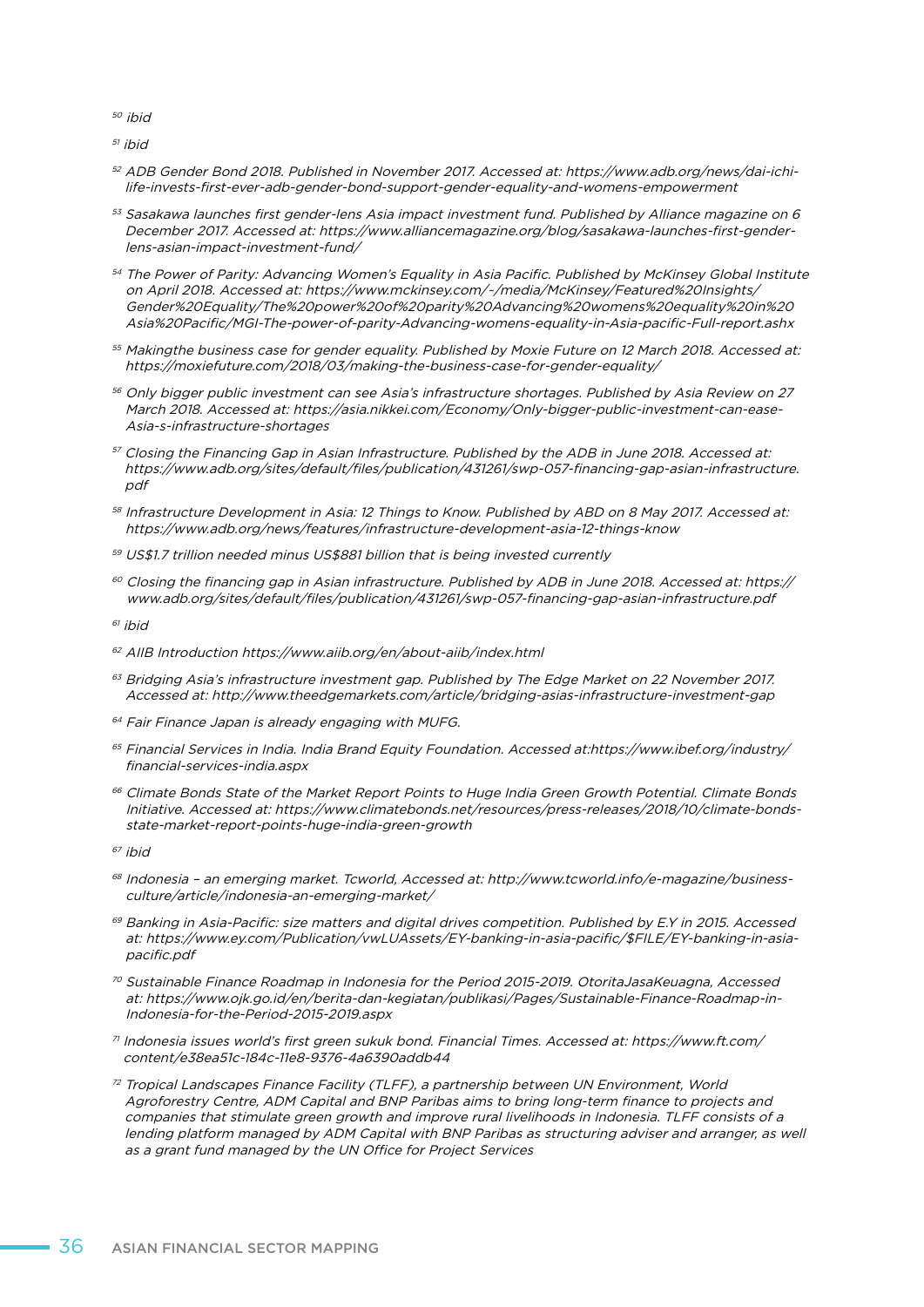- <sup>73</sup> Fostering Green Finance for Sustainable Development in Asia ADBI Working Paper Series. Published by ADBI in March 2018. Accessed at: https://www.adb.org/sites/default/files/publication/403926/adbiwp814.pdf
- <sup>74</sup> Banking in Asia-Pacific. Published by EY in 2015, Accessed at: https://www.ey.com/Publication/ vwLUAssets/EY-banking-in-asia-pacific/\$FILE/EY-banking-in-asia-pacific.pdf
- $75$  Japan banks expand with SE Asia partnership. The Phnom Penh Post. Accessed at: https://www. phnompenhpost.com/business/japan-banks-expand-se-asia-partnerships
- <sup>76</sup> Krungsri teams up with MUFG to offer cutting edge cross-border banking services. Bangkok Post. Accessed at: https://www.bangkokpost.com/business/news/1552762/krungsri-teams-up-with-mufg-tooffer-cutting-edge-cross-border-banking-services
- <sup>77</sup> Banking in Asia-Pacific. Published by EY in 2015, Accessed at: https://www.ey.com/Publication/ vwLUAssets/EY-banking-in-asia-pacific/\$FILE/EY-banking-in-asia-pacific.pdf
- <sup>78</sup> TMB Bank issues Thailand's first green bond. The Asset, 8 June 2018. Accessed at: https://esg.theasset. com/ESG/34607/tmb-bank-issues-thailands-first-green-bond
- <sup>79</sup> Thai central bank announces project to launch central digital currency. The Bitcoin Mag. Accessed at: https://thebitcoinmag.com/thai-central-bank-announces-project-to-launch-central-digitalcurrency/2602/
- 80 Thailand Unveils Details of Crypto Regulations, Legalising 7 Cryptocurrencies. Bitcoin.com. 9 June 2018. Bworldonline.com/adb-to-fund-finance-infrastructure-inclusiveness/
- 81 Why foreign investment in Vietnam is booming. Die Botschaft der SozialistischenRepublik Vietnam in der Bundesrepublik Deutschland (The Embassy of the Socialist Republic of Vietnam in the Federal Republic of Germany). Accessed at: http://www.vietnambotschaft.org/why-foreign-investment-in-vietnam-isbooming/
- 82 Country Progress Report: Vietnam. Published by Sustainable Banking Network in 2018. Accessed at: https://www.ifc.org/wps/wcm/connect/1152903e-a46b-43a6-b9f1-ea862e7d70ab/ SBN+Country+Progress+Report+-+Vietnam.pdf?MOD=AJPERES

 $83$  ibid

84 Vietnam Approves Development Strategy for the Banking Sector till 2025. Vietnam Briefing. 23 August 2018. Accessed at: https://www.vietnam-briefing.com/news/vietnam-approves-development-strategyfor-the-banking-sector-till-2025.html/